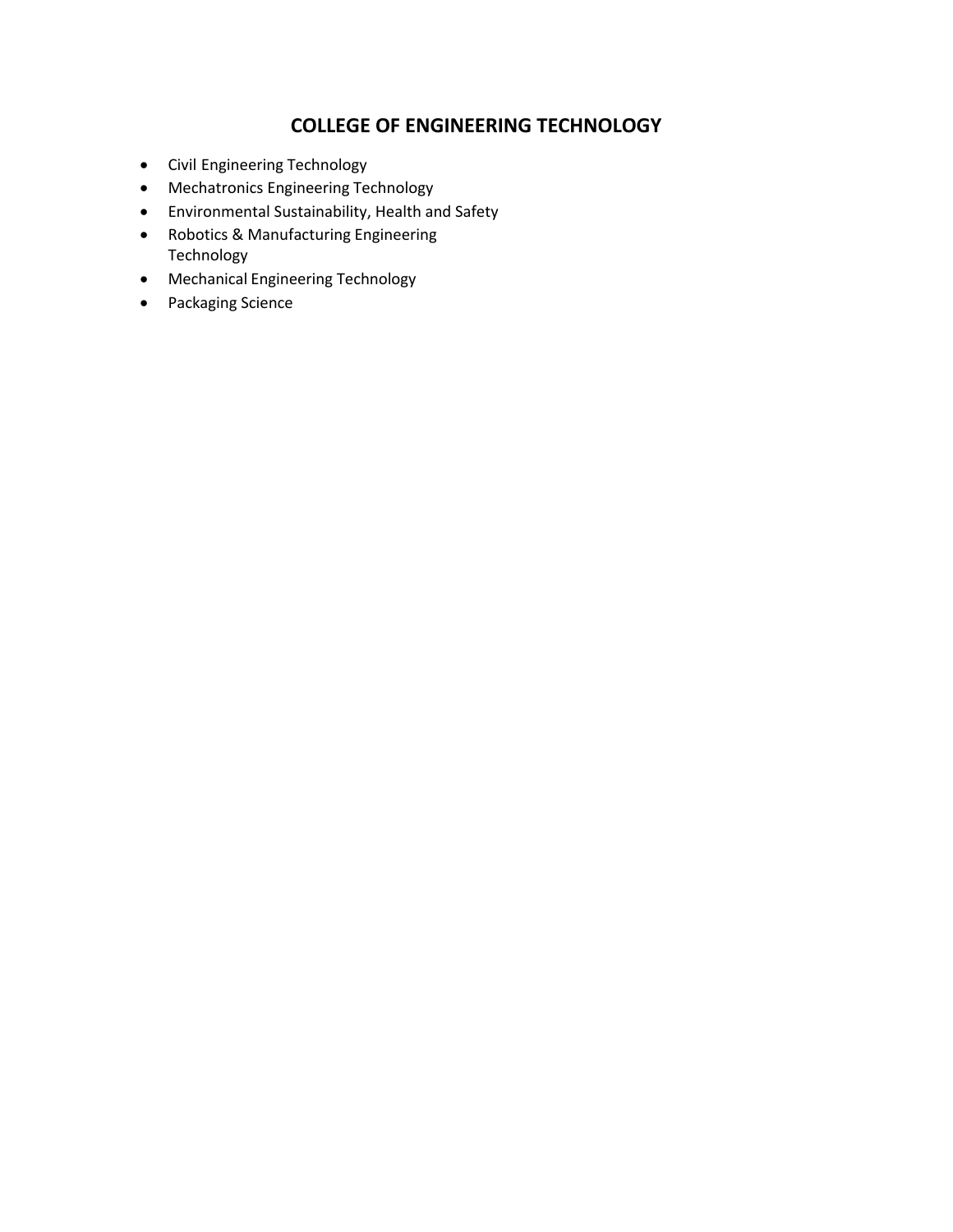# <span id="page-1-0"></span>**Table 1a: Undergraduate Program Schedule - Civil Engineering Technology (CVET)-BS; 5/4/18 Effective Fall 2018**

|                                                        |                                 |            |                |            |                                                                                                                                      | marcate acquering carendar type. A Dennester Quarter infinester Other (describe) |                |      |   |                                  |
|--------------------------------------------------------|---------------------------------|------------|----------------|------------|--------------------------------------------------------------------------------------------------------------------------------------|----------------------------------------------------------------------------------|----------------|------|---|----------------------------------|
| Term: Fall 1                                           | Check course classification (s) |            |                |            |                                                                                                                                      | Term: Spring 1                                                                   |                |      |   | (Check course classification (s) |
| <b>Course Number &amp; Title</b>                       | <b>CR</b>                       | <b>LAS</b> | Mai            | <b>New</b> | Prerequisite(s)                                                                                                                      | <b>Course Number &amp; Title</b>                                                 | <b>CR</b>      | LAS. |   | Maj                              |
| <b>CVET-140-Materials of Construction</b>              | $\overline{2}$                  |            |                |            | Co-requisite: CVET-141                                                                                                               | <b>CVET-210 Statics</b>                                                          | 3              |      |   | 3                                |
| <b>CVET-141-Materials of Construction Lab</b>          |                                 |            |                |            | Co-requisite: CVET-140                                                                                                               | CVET-150 Computer Aided Design &<br><b>Drafting</b>                              | $\overline{2}$ |      | 2 |                                  |
| GE Perspective (LAS-P1) or Writing<br>Seminar (LAS-F2) | $\overline{3}$                  | 3          |                |            | <b>NA</b>                                                                                                                            | PHYS-112-Physics II                                                              | 4              |      |   |                                  |
| MATH-111-Precalculus (LAS-P7A)                         | 3                               | 3          |                |            | Students must have a<br>math placement exam<br>score of at least 40 or<br>3rd year student<br>standing or C- or better<br>in MATH-90 | MATH-171-Calculus A (LAS-P7B)                                                    | 3              | 3    |   |                                  |
| PHYS-111- Physics I w/lab (LAS-P6)                     | $\overline{4}$                  | 4          |                |            |                                                                                                                                      | Writing Seminar (LAS-F2) or GE<br>Perspective (LAS-P1)                           | 3              | 3    |   |                                  |
| <b>CVET-180-Civil Engineering Graphics</b>             | $\overline{2}$                  |            | $\overline{2}$ |            | Co-requisite: CVET-181                                                                                                               |                                                                                  |                |      |   |                                  |
| <b>CVET-181-Civil Engineering Graphics</b><br>Lab      | $\overline{1}$                  |            |                |            | Co-requisite: CVET-180                                                                                                               |                                                                                  |                |      |   |                                  |
|                                                        |                                 |            |                |            |                                                                                                                                      |                                                                                  |                |      |   |                                  |
| Term credit total:                                     | 16                              | 13         | 3              |            |                                                                                                                                      | Term credit total:                                                               | 15             | 10   | 5 |                                  |

**I** Indicate academic calendar type:  $X$  Semester Quarter Trimester Other (describe)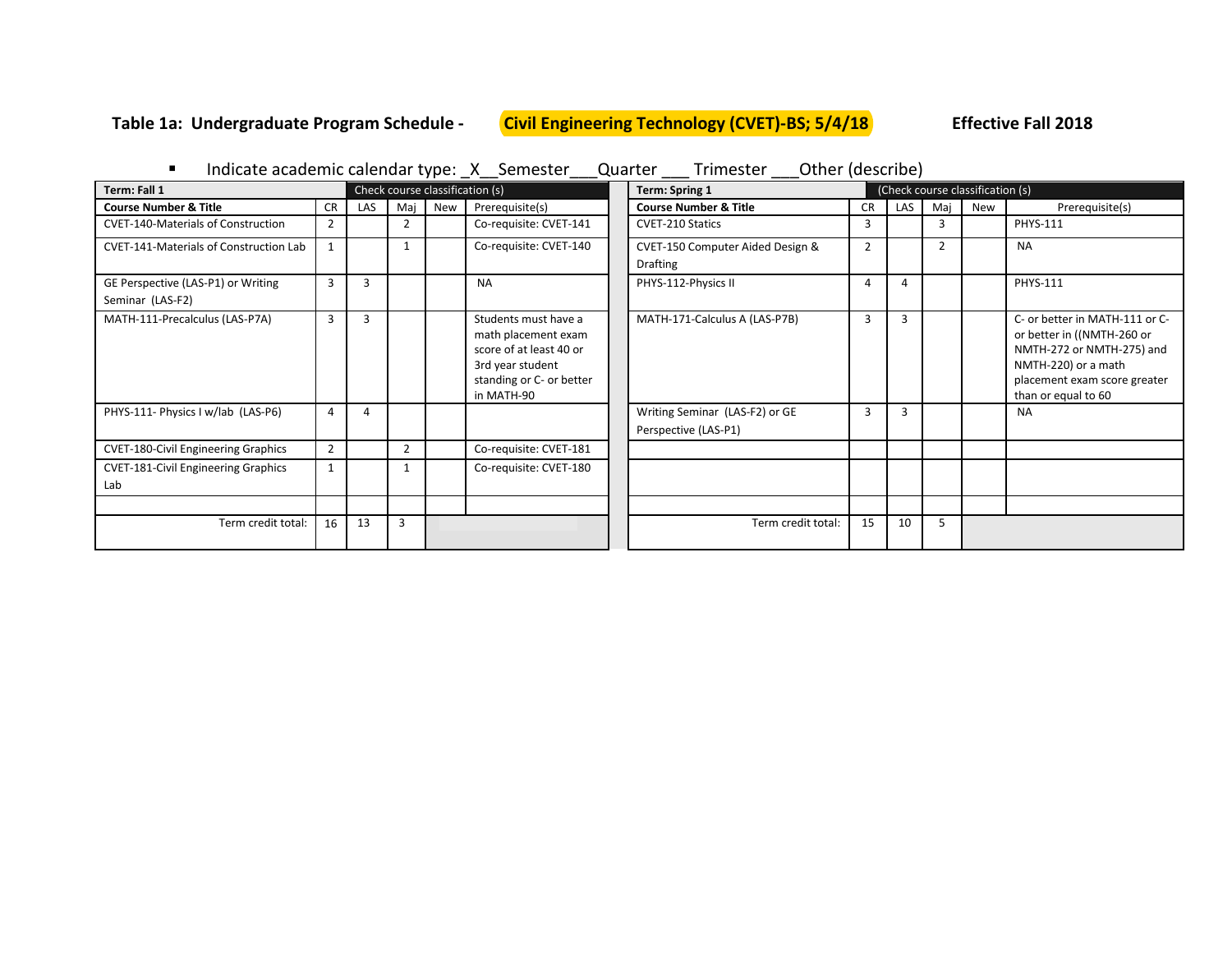| Term: Fall 2                                                            |                |                |                | Check course classification (s) |                               |                                              | <b>Term: Spring 2</b> |                |                | (Check course classification (s) |
|-------------------------------------------------------------------------|----------------|----------------|----------------|---------------------------------|-------------------------------|----------------------------------------------|-----------------------|----------------|----------------|----------------------------------|
| <b>Course Number &amp; Title</b>                                        | <b>CR</b>      | LAS            | Mai            | New                             | Prerequisite(s)               | <b>Course Number &amp; Title</b>             |                       | <b>CR</b>      | LAS            | Maj                              |
| CVET-160-Surveying                                                      | 3              |                | $\overline{3}$ |                                 | Co-requisite: CVET-161        | <b>CVET-170-Elements of Building</b>         |                       | 3              |                | 3                                |
|                                                                         |                |                |                |                                 |                               | Construction                                 |                       |                |                |                                  |
| CVET-161-Surveying Lab                                                  | $\mathbf{1}$   |                | $\mathbf{1}$   |                                 | Co-requisite: CVET-160        | <b>CVET-230-Elementary Structures</b>        |                       | 3              |                | $\overline{3}$                   |
|                                                                         | $\overline{3}$ | $\overline{3}$ |                | X                               | <b>NA</b>                     | <b>CVET-240-Elementary Soil Mechanics</b>    |                       | 3              |                | $\overline{3}$                   |
| COMM-142 Introduction to Technical                                      |                |                |                |                                 |                               |                                              |                       |                |                |                                  |
| Communication - writing intensive                                       |                |                |                |                                 |                               |                                              |                       |                |                |                                  |
| MATH-172-Calculus B                                                     | $\overline{3}$ | 3              |                |                                 | C- or better in MATH-         | <b>CVET-241-Elementary Soil Mechanics</b>    |                       | $\mathbf{1}$   |                | $\mathbf{1}$                     |
|                                                                         |                |                |                |                                 | 171                           | Lab                                          |                       |                |                |                                  |
| GE Perspective (LAS-P2)                                                 | 3              | 3              |                |                                 | <b>NA</b>                     |                                              |                       |                |                |                                  |
| <b>CVET-220-Strength of Materials</b>                                   | $\overline{4}$ |                | 4              |                                 | <b>CVET-210</b>               | MATH-211-Elements of Multivariable           |                       | 3              | 3              |                                  |
|                                                                         |                |                |                |                                 |                               | <b>Calculus &amp; Differential Equations</b> |                       |                |                |                                  |
|                                                                         |                |                |                |                                 |                               | CHMG-141 General & Analytical                | 3                     |                | $\overline{3}$ |                                  |
|                                                                         |                |                |                |                                 |                               | Chemistry I (LAS-P5)                         |                       |                |                |                                  |
|                                                                         |                |                |                |                                 |                               | CHMG 145 General & Analytical                | $\mathbf{1}$          |                | $\mathbf{1}$   |                                  |
|                                                                         |                |                |                |                                 |                               | Chemistry I Lab                              |                       |                |                |                                  |
| Term credit total:                                                      | 17             | 9              | 8              |                                 |                               | Term credit total:                           | 17                    | $\overline{7}$ |                | 10                               |
| Term: Fall 3                                                            |                |                |                | Check course classification (s) |                               | Term: Spring 3                               |                       |                |                | (Check course classification (s) |
| <b>Course Number &amp; Title</b>                                        | <b>CR</b>      | LAS            | Mai            | New                             | Prerequisite(s)               | <b>Course Number &amp; Title</b>             | <b>CR</b>             | LAS            |                | Mai                              |
| CVET-250-Hydraulics                                                     | 3              |                | $\overline{3}$ |                                 | <b>CVET-210</b>               | <b>CVET-499- CO-OP</b>                       | $\Omega$              |                |                | $\Omega$                         |
|                                                                         |                |                |                |                                 | Co-requisite: CVET-251        |                                              |                       |                |                |                                  |
| CVET-251-Hydraulics Lab                                                 | $\mathbf{1}$   |                | $\mathbf{1}$   |                                 | Co-requisite: CVET-250        |                                              |                       |                |                |                                  |
| <b>CVET-300-Land Development Computer</b>                               | $\overline{2}$ |                | $\overline{2}$ |                                 | CVET-150, CVET-               |                                              |                       |                |                |                                  |
| Applications                                                            |                |                |                |                                 | 160/161, and CVET-<br>180/181 |                                              |                       |                |                |                                  |
| CVET-332-Structural Analysis with                                       | 4              |                | 4              |                                 | <b>CVET-220</b>               |                                              |                       |                |                |                                  |
| STAAD                                                                   |                |                |                |                                 |                               |                                              |                       |                |                |                                  |
|                                                                         |                |                |                |                                 |                               |                                              |                       |                |                |                                  |
|                                                                         | $\overline{3}$ |                | $\overline{3}$ |                                 | CVET-240/241                  |                                              |                       |                |                |                                  |
| <b>CVET-440-Foundation Engineering</b><br>CHMG-142 General & Analytical | 3              | 3              |                | X                               | <b>CHMG-141</b>               |                                              |                       |                |                |                                  |
| Chemistry II                                                            |                |                |                |                                 |                               |                                              |                       |                |                |                                  |
| ENGT-299 Co-op Preparation                                              | $\mathbf 0$    |                | $\Omega$       |                                 |                               |                                              |                       |                |                |                                  |
| Term credit total:                                                      | 16             | 3              | 13             |                                 |                               | Term credit total:                           | $\Omega$              | $\Omega$       | $\Omega$       |                                  |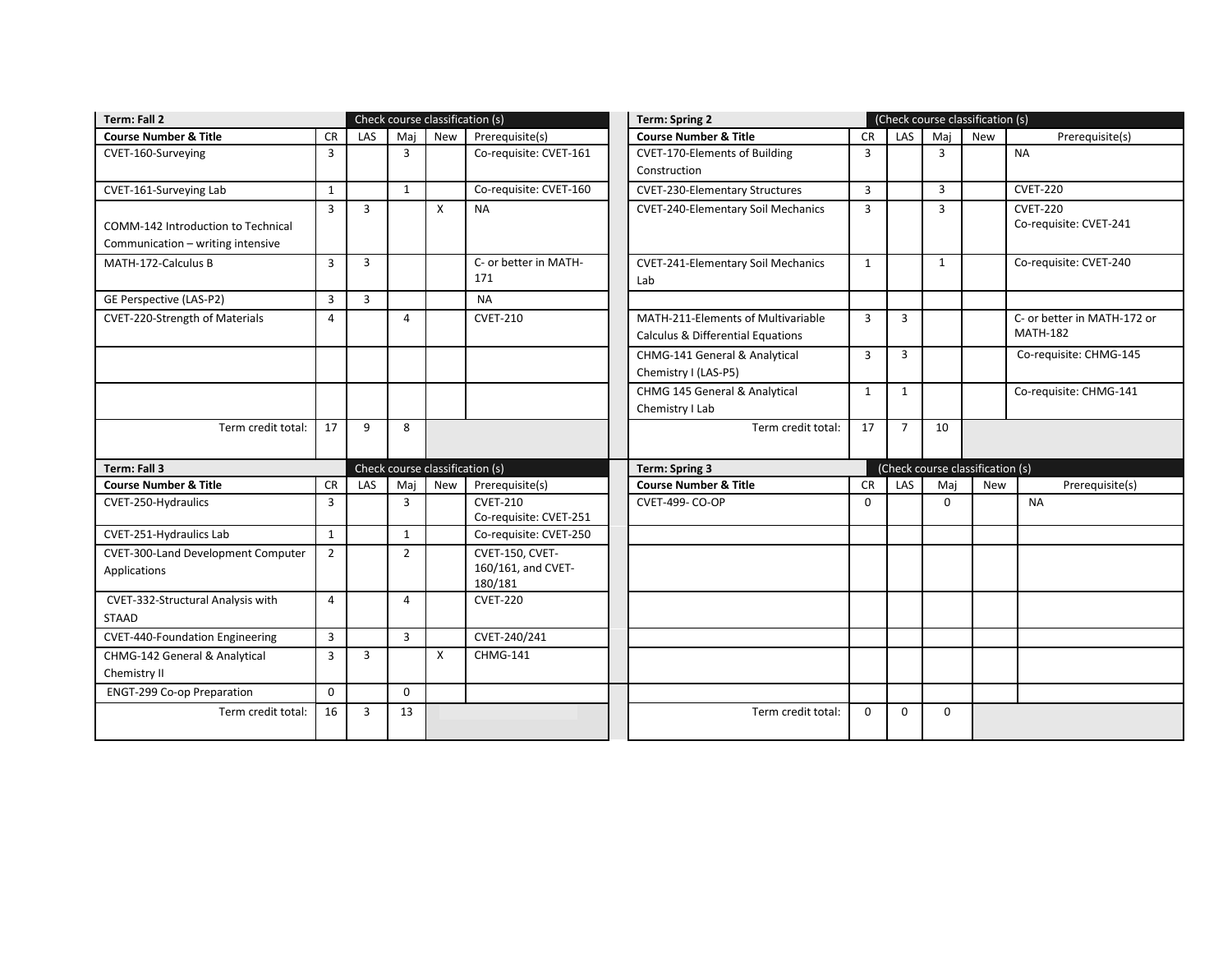| <b>Term: Fall 4: STUDY ABROAD</b> |           |                         |          | Check course classification (s) |                                 | <b>Term: Spring 4</b> |  |                                                                 |                |                | (Check course classification (s) |                                 |                                                                                         |
|-----------------------------------|-----------|-------------------------|----------|---------------------------------|---------------------------------|-----------------------|--|-----------------------------------------------------------------|----------------|----------------|----------------------------------|---------------------------------|-----------------------------------------------------------------------------------------|
| <b>Course Number &amp; Title</b>  |           | <b>CR</b>               | LAS      | Maj                             | <b>New</b>                      | Prerequisite(s)       |  | <b>Course Number &amp; Title</b>                                | <b>CR</b>      | <b>LAS</b>     | Mai                              | <b>New</b>                      | Prerequisite(s)                                                                         |
| <b>GE Perspective: (LAS-P3)</b>   |           | 3                       |          |                                 |                                 | <b>NA</b>             |  | Technical Elective (1 of 2)                                     | 3              |                | 3                                |                                 |                                                                                         |
| Free Elective (1 of 2)            |           | $\overline{\mathbf{3}}$ |          |                                 |                                 | <b>NA</b>             |  | CVET-450-Principles of Water and<br><b>Wastewater Treatment</b> | 3              |                | 3                                |                                 | CVET-250/251 and CHMG-<br>142                                                           |
| Free Elective (2 of 2)            |           | 3                       |          |                                 |                                 | <b>NA</b>             |  | GE-Immersion (LAS-I2)                                           | 3              | $\overline{3}$ |                                  |                                 | <b>NA</b>                                                                               |
| <b>GE-Immersion (LAS-I1)</b>      |           | $\overline{\mathbf{3}}$ |          |                                 |                                 | <b>NA</b>             |  | <b>CVET-400-Transportation Engineering</b>                      | $\overline{2}$ |                | 2                                |                                 | <b>CVET-300</b><br>Co-requisite: CVET-401                                               |
| <b>GE Perspective: (LAS-P4)</b>   |           | $\overline{\mathbf{3}}$ |          |                                 |                                 | <b>NA</b>             |  | <b>CVET-401-Transportation Engineering</b><br>Lab               | $\mathbf{1}$   |                | 1                                |                                 | <b>CVET-300</b><br>Co-requisite: CVET-400                                               |
|                                   |           |                         |          |                                 |                                 |                       |  | Structural Design Elective (CVET-432)                           | 3              |                | 3                                |                                 | CVET-230 and 332                                                                        |
|                                   |           |                         |          |                                 |                                 |                       |  | CVET-437-Dynamics in CET                                        | $\overline{2}$ |                | $\overline{2}$                   |                                 | CVET-332, MATH-172                                                                      |
| Term credit total:                |           | 15                      | 9        |                                 |                                 |                       |  | Term credit total:                                              | 17             | 3              | 14                               |                                 |                                                                                         |
|                                   |           |                         |          |                                 |                                 |                       |  |                                                                 |                |                |                                  |                                 |                                                                                         |
| Term: Fall 5                      |           |                         |          |                                 | Check course classification (s) |                       |  | Term: Spring 5                                                  |                |                |                                  | Check course classification (s) |                                                                                         |
| <b>Course Number &amp; Title</b>  | <b>CR</b> |                         | LAS      | Maj                             | <b>New</b>                      | Prerequisite(s)       |  | <b>Course Number &amp; Title</b>                                | <b>CR</b>      | LAS            | Mai                              | <b>New</b>                      | Prerequisite(s)                                                                         |
| <b>CVET-499- CO-OP</b>            | 0         |                         |          | $\Omega$                        |                                 |                       |  | CVET-500-CET Capstone - designated<br>writing intensive course  | 3              |                | 3                                |                                 | 5 <sup>th</sup> yr Civil Engineering<br>Technology students or<br>department permission |
|                                   |           |                         |          |                                 |                                 |                       |  | Technical Elective (2 of 2)                                     | 3              |                | 3                                |                                 | <b>NA</b>                                                                               |
|                                   |           |                         |          |                                 |                                 |                       |  | <b>GE Elective</b>                                              | 3              | 3              |                                  |                                 | <b>NA</b>                                                                               |
|                                   |           |                         |          |                                 |                                 |                       |  | Math or Science Elective                                        | 3              | 3              |                                  |                                 | Dependent upon course<br>selection                                                      |
|                                   |           |                         |          |                                 |                                 |                       |  | GE-Immersion (LAS-I3)                                           | 3              | 3              |                                  |                                 | <b>NA</b>                                                                               |
| Term credit total:                | 0         |                         | $\Omega$ | $\Omega$                        |                                 |                       |  | Term credit total:                                              | 15             | 9              | 6                                |                                 |                                                                                         |

**Cr:** credits, **LAS:** liberal arts & sciences, **Maj:** major requirement, **New:** new course, **Prerequisite(s):** list prereq(s)

**Note: CVET-499-CO-OP is also required in the summer of the 3rd and 4th yr.**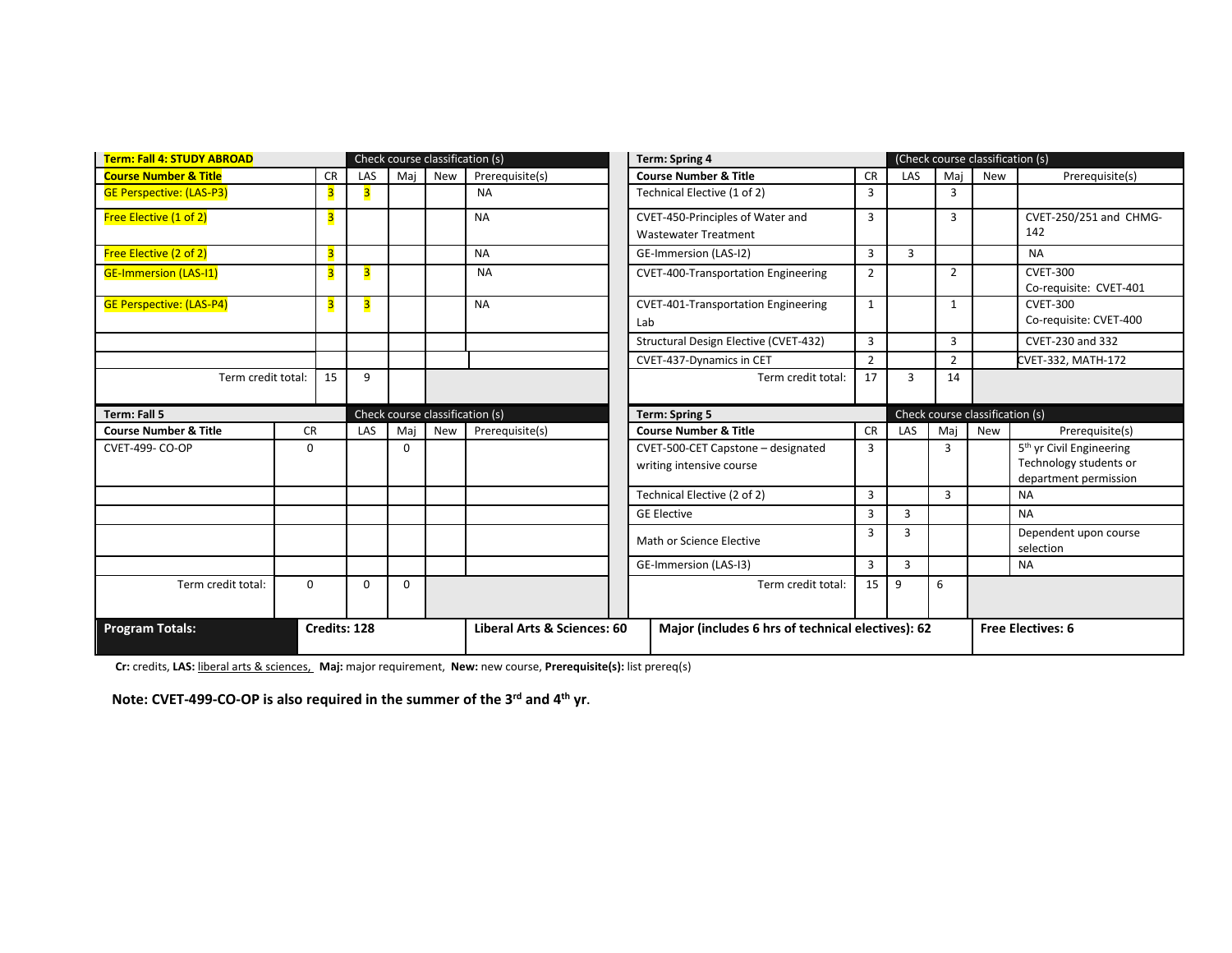#### **Professional Options:**

#### *Construction Management*

Choose 3 of the following:

- CVET-424 Building Information Modeling (Revit)
- CVET-461 Construction Cost Estimating I
- CVET-462 Construction Project Management
- CVET-464 Construction Planning, Scheduling and Control
- CVET-465 Contracts and Specifications
- CVET-505 Sustainable Building Design and Construction
- ESHS-225 Construction Safety

#### *Structural Design*

Required:

- CVET-431 Structural Design Steel
- CVET-432 Structural Design Reinforced Concrete

Choose 2 of the following:

- CVET-433 Structural Timber Design
- CVET-434 Design of Highway Bridges
- CVET-435 Pre-stressed Concrete
- CVET-436 Masonry Structures

#### *Water Resources*

Choose 3 of the following:

- CVET-423 Geospatial Information Systems for CETEMS
- CVET-451 Design of Water and Wastewater Treatment
- CVET-452 Groundwater Hydraulics
- CVET-453 Stormwater Management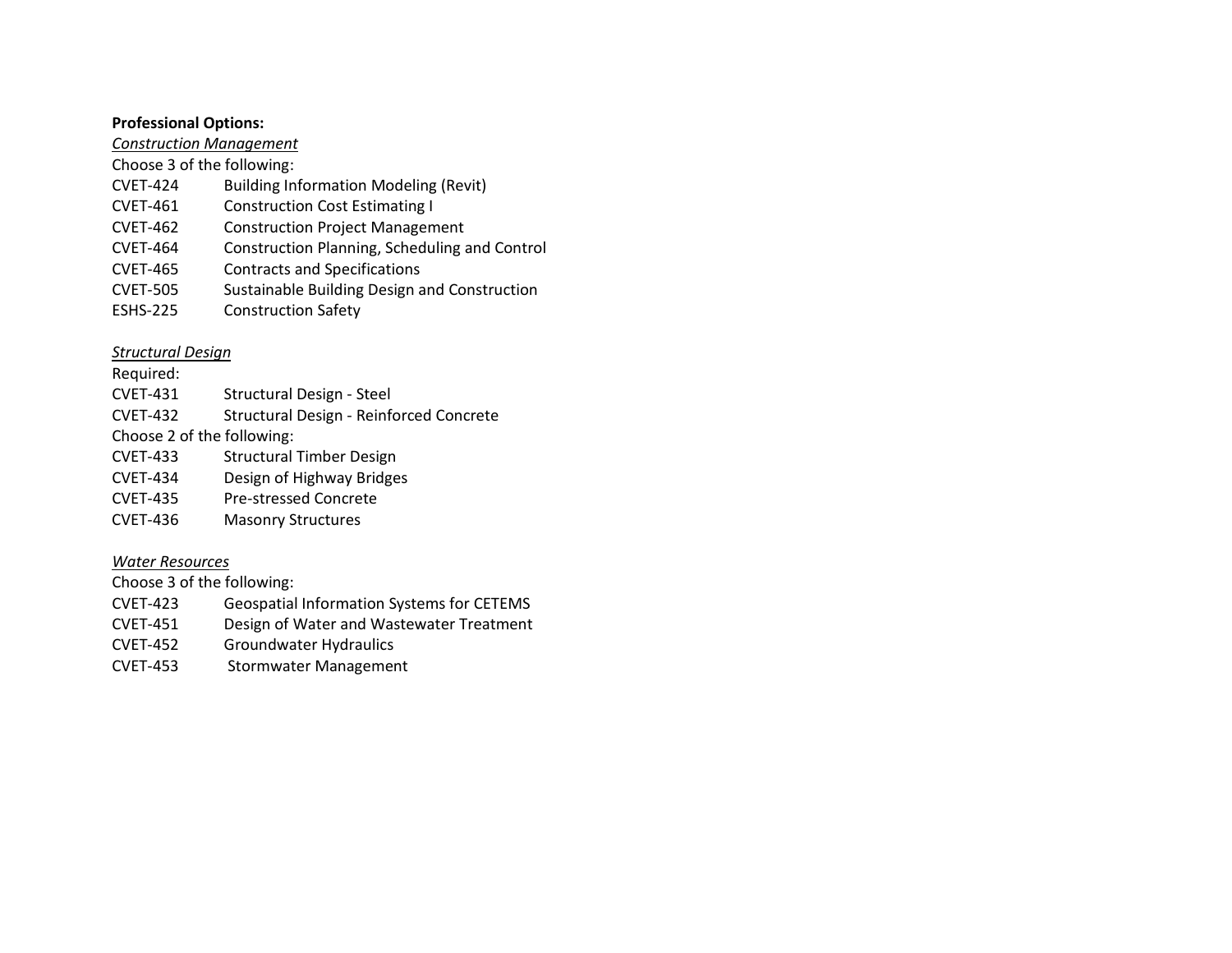#### <span id="page-5-0"></span>**Table 1a: Undergraduate Program Schedule: Mechatronics Engineering Technology (revised 6/13/2017); Effective Fall 2017**

### **Study Abroad Timing – Students are encouraged to meet with their Academic Advisor to develop their own personalized plan and schedule for Study Abroad early in their program.**

| Term: Fall 1                                                                              |                         |                         |                         | Check course classification (s) |                                                               | Term: Spring 1                                    |                | (Check course classification (s) |                |            |                                                                   |
|-------------------------------------------------------------------------------------------|-------------------------|-------------------------|-------------------------|---------------------------------|---------------------------------------------------------------|---------------------------------------------------|----------------|----------------------------------|----------------|------------|-------------------------------------------------------------------|
| <b>Course Number &amp; Title</b>                                                          | <b>CR</b>               | LAS                     | Maj                     | <b>New</b>                      | Prerequisite(s)                                               | <b>Course Number &amp; Title</b>                  | <b>CR</b>      | LAS                              | Maj            | New        | Prerequisite(s)                                                   |
| MCET-101 Fundamentals of<br>Engineering                                                   | 3                       |                         | 3                       |                                 |                                                               | <b>MCET-110 Foundations of Metals</b>             | $\overline{2}$ |                                  | $\overline{2}$ |            | Co-reg: MCET-111                                                  |
| MCET-150 Engineering<br><b>Communication And Tolerancing (title</b><br>change)            | 3                       |                         | 3                       |                                 |                                                               | MCET-111 Characterization of<br>Metals Lab        | $\mathbf{1}$   |                                  | $\mathbf{1}$   |            | Co-req: MCET-110                                                  |
| MFET-105 Machine Tools Lab                                                                | $\mathbf{1}$            |                         | $\mathbf{1}$            |                                 |                                                               | <b>EEET-111 DC Circuits</b>                       | $\overline{3}$ |                                  | $\overline{3}$ |            | MATH-111,<br>Co-req: EEET-112                                     |
| MATH-171 Calculus A (LAS-P7A)                                                             | 3                       | $\overline{3}$          |                         |                                 | MATH-111 C- or better or<br>>60% on Math Placement<br>Exam    | EEET-112 DC Circuits Lab                          | $\mathbf{1}$   |                                  | $\mathbf{1}$   |            | Co-reg: EEET-111                                                  |
| <b>GE-Elective</b>                                                                        | 3                       | $\overline{3}$          |                         |                                 |                                                               | PHYS-111 College Physics (LA-P5)                  | $\overline{4}$ | $\overline{4}$                   |                |            |                                                                   |
| <b>UWRT-150 FYW Writing Seminar</b>                                                       | 3                       | 3                       |                         |                                 |                                                               | MATH-172 Calculus B (LAS-P7B)                     | $\overline{3}$ | 3                                |                |            | MATH-171 (C- or<br>better)                                        |
|                                                                                           |                         |                         |                         |                                 |                                                               | COMM-203 Effective Technical<br>Communications    | 3              | 3                                |                |            |                                                                   |
| Term credit total:                                                                        | 16                      | 9                       | $\overline{7}$          |                                 |                                                               | Term credit total:                                | 17             | 10                               | $\overline{7}$ |            |                                                                   |
| <b>Term: Fall 2 STUDY ABROAD</b>                                                          |                         |                         |                         | Check course classification (s) |                                                               | <b>Term: Spring 2</b>                             |                |                                  |                |            | (Check course classification (s)                                  |
| <b>Course Number &amp; Title</b>                                                          | CR                      | LAS                     | Maj                     | <b>New</b>                      | Prerequisite(s)                                               | <b>Course Number &amp; Title</b>                  | <b>CR</b>      | LAS                              | Maj            | <b>New</b> | Prerequisite(s)                                                   |
| <b>MCET-220 Principles of Statics</b>                                                     | 3                       |                         | 3                       |                                 |                                                               | <b>EMET-290 Mechanics for EMET</b>                | $\overline{3}$ |                                  | $\overline{3}$ |            | MCET-220 (C- or<br>better)                                        |
| <b>MFET-120 Manufacturing Processes</b>                                                   | 3                       |                         | 3                       |                                 |                                                               | <b>EEET-225 Electronic Amplifiers</b>             | $\overline{2}$ |                                  | $\overline{2}$ |            | EEET-121/122<br>Co-reg: EEET-226                                  |
| <b>MATH-211 Elements of Multivariable</b><br><b>Calculus &amp; Differential Equations</b> | $\overline{\mathbf{3}}$ | $\overline{\mathbf{3}}$ |                         |                                 | <b>MATH-172 or MATH-182 (C-</b><br>or better)                 | EEET-226 Electronic Amplifiers Lab                | $\mathbf{1}$   |                                  | $\mathbf{1}$   |            | Co-reg: EEET-225                                                  |
| PHYS-112 - College Physics                                                                | $\overline{\mathbf{4}}$ | $\overline{4}$          |                         |                                 | <b>PHYS-111</b>                                               | <b>STAT-145 Introduction to Statistics</b>        | $\overline{3}$ | 3                                |                |            | MATH-101 or MATH-<br>111 or >55% on Math<br><b>Placement Exam</b> |
| <b>EEET-121 AC Circuits</b>                                                               | 3                       |                         | $\overline{\mathbf{3}}$ |                                 | EEET-111/112 (C- or better)<br>Co-reg: EEET-122, MATH-<br>171 | CPET-121 Computational Problem<br>Solving I (LAS) | $\overline{3}$ | 3                                |                |            |                                                                   |
| <b>EEET-122 AC Circuits Lab</b>                                                           | $\overline{\mathbf{1}}$ |                         | $\mathbf{1}$            |                                 | Co-req: EEET-121, MATH-<br>171                                | GE-Perspective (LAS-P1)                           | $\overline{3}$ | $\overline{3}$                   |                |            |                                                                   |
| Term credit total:                                                                        | 17                      | $\overline{7}$          | 10                      |                                 |                                                               | Term credit total:                                | 15             | 9                                | 6              |            |                                                                   |
| Term: Fall 3                                                                              |                         |                         |                         | Check course classification (s) |                                                               | Term: Spring 3                                    |                |                                  |                |            | Check course classification (s)                                   |
| <b>Course Number &amp; Title</b>                                                          | <b>CR</b>               | LAS                     | Mai                     | New                             | Prerequisite(s)                                               | <b>Course Number &amp; Title</b>                  | <b>CR</b>      | LAS                              | Mai            | New        | Prerequisite(s)                                                   |
| STAT-146 Introduction to Statistics 2                                                     | $\overline{4}$          | $\overline{4}$          |                         |                                 | <b>STAT-145</b>                                               | EMET-499 EMET Co-op                               | $\mathbf 0$    |                                  |                |            | <b>ENGT-299</b>                                                   |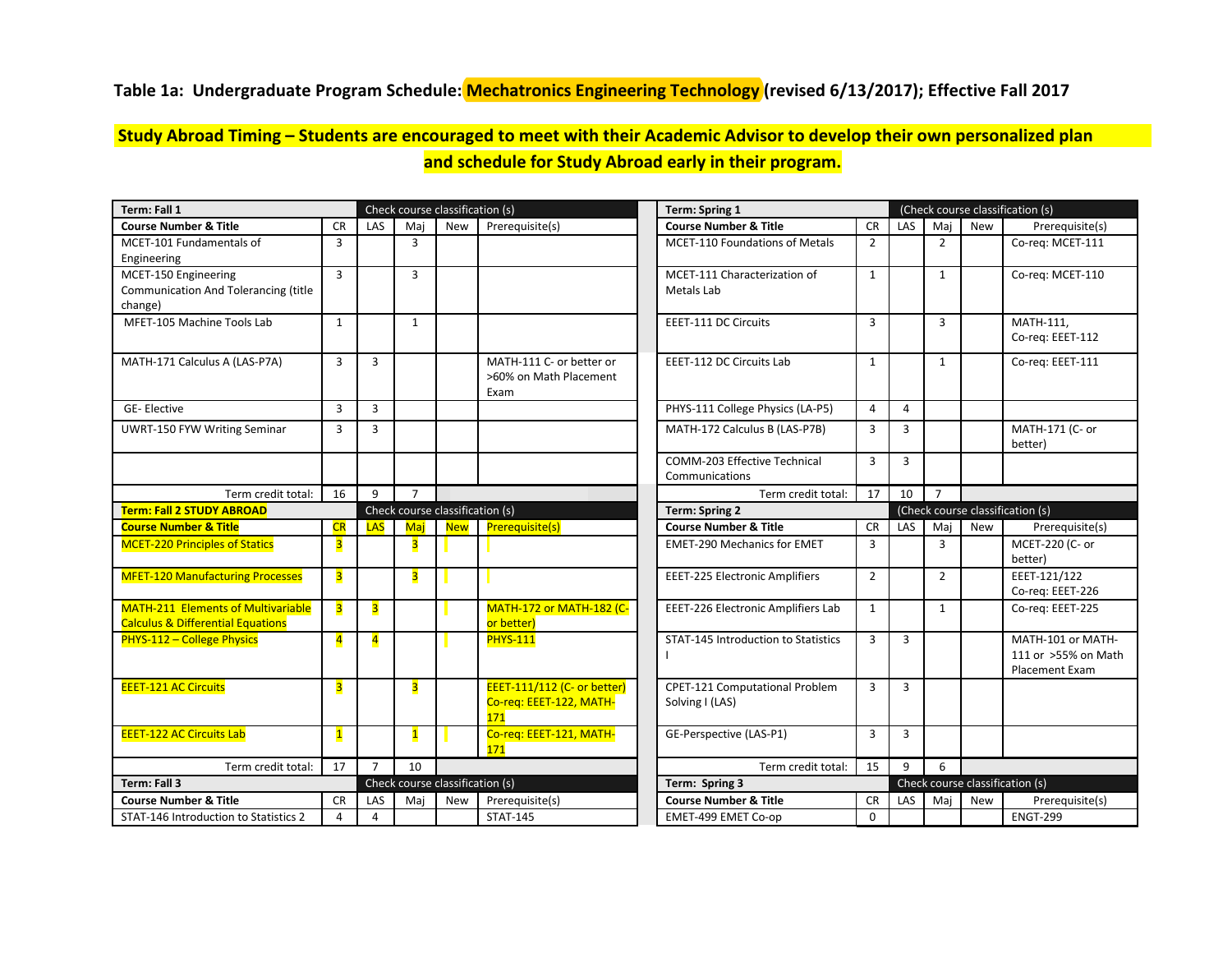| <b>MFET-340 Automation Control</b>                                 | $\overline{2}$ |                | $\overline{2}$                  |            | <b>PHYS-112</b>                            | Term credit total:                   | 0              | 0              | $\Omega$       |            |                                                  |
|--------------------------------------------------------------------|----------------|----------------|---------------------------------|------------|--------------------------------------------|--------------------------------------|----------------|----------------|----------------|------------|--------------------------------------------------|
| Systems                                                            |                |                |                                 |            | Co-req: MFET-341                           |                                      |                |                |                |            |                                                  |
| MFET-341 Automation Control<br>Systems Lab                         | $\mathbf{1}$   |                | $\mathbf{1}$                    |            | Co-reg: MFET-340                           |                                      |                |                |                |            |                                                  |
| MCET-210 Foundations of Non-                                       | $\overline{2}$ |                | $\overline{2}$                  |            | MCET-110/111 or NETS                       |                                      |                |                |                |            |                                                  |
| <b>Metallic Materials</b>                                          |                |                |                                 |            | 110/111,                                   |                                      |                |                |                |            |                                                  |
|                                                                    |                |                |                                 |            | Co-req: MFET-211                           |                                      |                |                |                |            |                                                  |
| MCET-211 Characterization of Non-<br><b>Metallic Materials Lab</b> | $\mathbf{1}$   |                | $\mathbf{1}$                    |            | Co-req: MFET-210                           |                                      |                |                |                |            |                                                  |
| EEET-247 Microprocessors & Digital                                 | $\overline{2}$ |                | $\overline{2}$                  |            | MATH-111 or MATH-171 or                    |                                      |                |                |                |            |                                                  |
| Systems                                                            |                |                |                                 |            | MATH-181 and CPET-121,<br>Co-req: EEET-248 |                                      |                |                |                |            |                                                  |
| EEET-248 Microprocessors & Digital                                 | $\mathbf{1}$   |                | $\mathbf{1}$                    |            | MATH-111 or MATH-171 or                    | Term: Summer 3                       |                |                |                |            | Check course classification (s)                  |
| Systems Lab                                                        |                |                |                                 |            | MATH-181 and CPET-121<br>Co-req: EEET-247  |                                      |                |                |                |            |                                                  |
| GE-Perspective (LAS-P2)                                            | 3              | 3              |                                 |            |                                            | EMET-499 EMET Co-op                  | $\mathbf 0$    |                |                |            | <b>ENGT-299</b>                                  |
| <b>ENGT-299 Career Seminar</b>                                     | $\Omega$       |                |                                 |            | 2 <sup>nd</sup> year status                | Term credit total:                   | $\Omega$       | $\Omega$       | $\Omega$       |            |                                                  |
| Term credit total:                                                 | 16             | $\overline{7}$ | 9                               |            |                                            |                                      |                |                |                |            |                                                  |
| Term: Fall 4                                                       |                |                | Check course classification (s) |            |                                            | <b>Term: Spring 4</b>                |                |                |                |            | Check course classification (s)                  |
| <b>Course Number &amp; Title</b>                                   | <b>CR</b>      | LAS            | Mai                             | New        | Prerequisite(s)                            | <b>Course Number &amp; Title</b>     | <b>CR</b>      | LAS            | Maj            | <b>New</b> | Prerequisite(s)                                  |
| EEET-241 Electric Machines &                                       | $\overline{2}$ |                | $\overline{2}$                  |            | EEET-121/122,                              | <b>EMET-419 Experimental Methods</b> | $\overline{3}$ |                | 3              |            | (EMET-290 or MCET-                               |
| <b>Transformers</b>                                                |                |                |                                 |            | Co-req: EEET-242                           | for EMET (Writing Intensive)         |                |                |                |            | 320), (STAT-145 or<br>MATH-251) and EEET-<br>247 |
| EEET-242 Electric Machines &<br><b>Transformers Lab</b>            | $\mathbf{1}$   |                | 1                               |            | Co-req: EEET-241                           | MCET-530 Thermal Fluid Systems II    | 3              |                | 3              |            | MCET-430 (C- or<br>better)                       |
| MCET-430 Thermal Fluid Systems I                                   | $\overline{3}$ |                | 3                               |            | PHYS-112 (C- or better)                    | EEET-427 Control Systems             | $\overline{4}$ |                | $\overline{4}$ |            | MATH-211, CPET-<br>251/252 OR EEET<br>247/248    |
| GE-Immersion (LA-I1)                                               | $\overline{3}$ | $\overline{3}$ |                                 |            |                                            | GE-Immersion (LA-I2)                 | 3              | $\overline{3}$ |                |            |                                                  |
| MFET-436 Engineering Economics                                     | $\overline{3}$ |                | $\overline{3}$                  |            | MATH-111 or higher                         | GE-Perspectives (LA-P3)              | $\overline{3}$ | 3              |                |            |                                                  |
| CHMG-131 General Chemistry for<br>Engineers (LA-P6)                | $\overline{3}$ | $\overline{3}$ |                                 |            |                                            |                                      |                |                |                |            |                                                  |
| Term credit total:                                                 | 15             | 6              | $\overline{9}$                  |            |                                            | Term credit total:                   | 16             | 6              | 10             |            |                                                  |
| Term: Summer 4                                                     |                |                | Check course classification (s) |            |                                            | <b>Term: Spring 5</b>                |                |                |                |            | Check course classification (s)                  |
| <b>Course Number &amp; Title</b>                                   | <b>CR</b>      | LAS            | Maj                             | New        | Prerequisite(s)                            | <b>Course Number &amp; Title</b>     | <b>CR</b>      | LAS            | Maj            | New        | Prerequisite(s)                                  |
| EMET-499 EMET Co-op                                                | $\Omega$       |                |                                 |            | <b>ENGT-299</b>                            | GE-Perspectives (LA-P4)              | $\overline{3}$ | $\overline{3}$ |                |            |                                                  |
| Term credit total:                                                 | $\Omega$       | $\Omega$       | $\Omega$                        |            |                                            | GE-Immersion (LA-I3)                 | $\overline{3}$ | 3              |                |            |                                                  |
|                                                                    |                |                |                                 |            |                                            | Free Elective 1                      | $\overline{3}$ |                | 3              |            |                                                  |
|                                                                    |                |                |                                 |            |                                            | Free Elective 2                      | 3              |                | 3              |            |                                                  |
| Term: Fall 5                                                       |                |                |                                 |            | Check course classification (s)            | <b>Technical Elective 1</b>          | $\overline{3}$ |                | 3              |            |                                                  |
| <b>Course Number &amp; Title</b>                                   | <b>CR</b>      | LAS            | Maj                             | <b>New</b> | Prerequisite(s)                            |                                      |                |                |                |            |                                                  |
| EMET-499 EMET Co-op                                                | $\mathbf 0$    |                |                                 |            | <b>ENGT-299</b>                            | Term credit total:                   | 15             | 6              | 9              |            |                                                  |
| Term credit total:                                                 | $\Omega$       | $\mathbf 0$    | $\mathbf 0$                     |            |                                            |                                      |                |                |                |            |                                                  |
|                                                                    |                |                |                                 |            |                                            |                                      |                |                |                |            |                                                  |
|                                                                    |                |                |                                 |            |                                            |                                      |                |                |                |            |                                                  |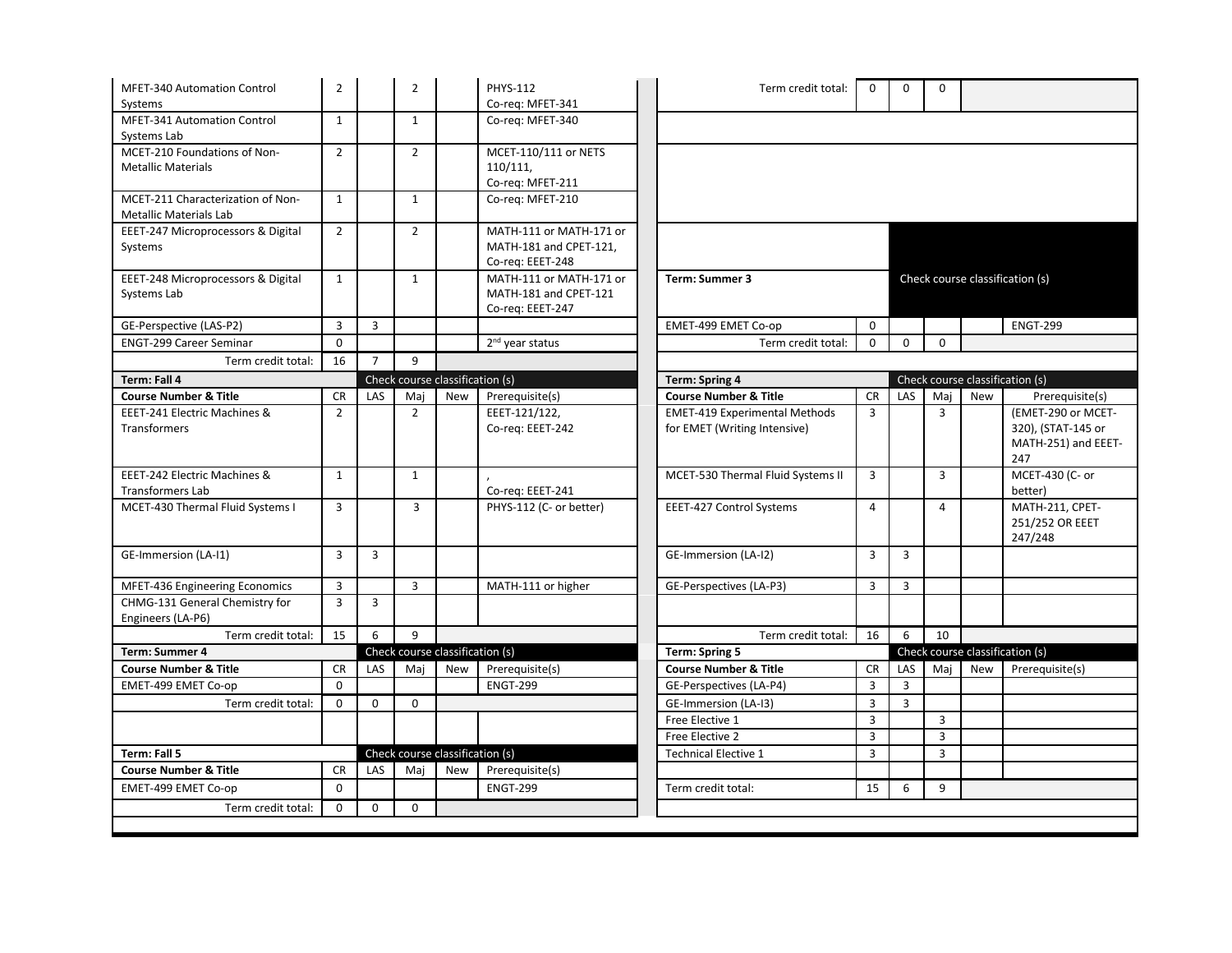|             | <b>Program Totals:</b>              |  | Credits: 127 | Liberal Arts & Sciences: 60   |                        | <b>Maior: 61</b>                                                   | Elective & Other: 6 |
|-------------|-------------------------------------|--|--------------|-------------------------------|------------------------|--------------------------------------------------------------------|---------------------|
| Cr: credits | <b>LAS:</b> liberal arts & sciences |  |              | <b>Maj:</b> major requirement | <b>New:</b> new course | <b>Prerequisite(s):</b> list prerequisite(s) for the noted courses |                     |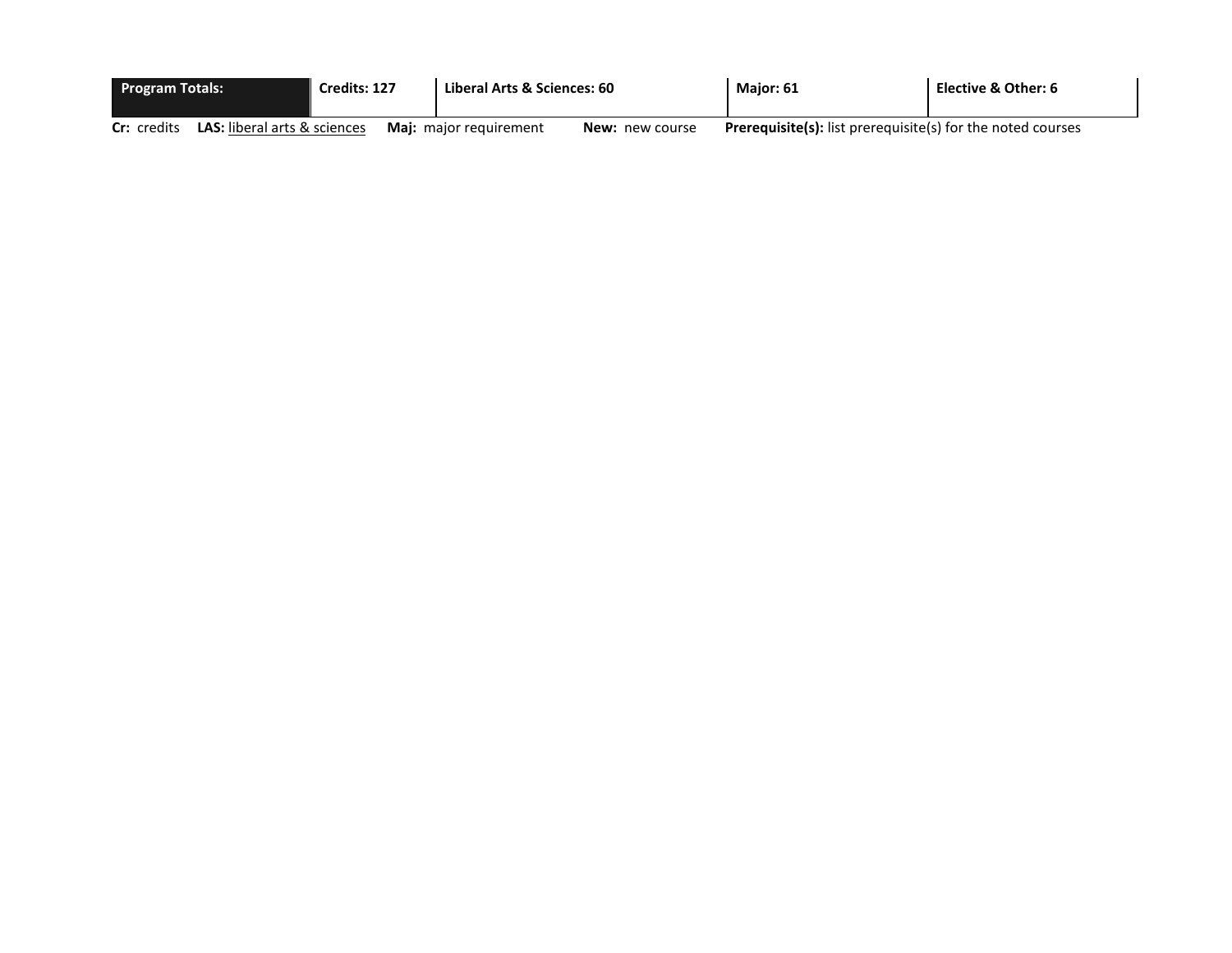# <span id="page-8-0"></span>**2018-2019**

| Term: Fall 1                                  |                |     |              | Check course classification (s) |                                                         | <b>Term: Spring 1</b>            | (Check course classification (s) |     |              |            |                                                   |
|-----------------------------------------------|----------------|-----|--------------|---------------------------------|---------------------------------------------------------|----------------------------------|----------------------------------|-----|--------------|------------|---------------------------------------------------|
| <b>Course Number &amp; Title</b>              | <b>CR</b>      | LAS | Mai          | <b>New</b>                      | Prerequisite(s)                                         | <b>Course Number &amp; Title</b> | <b>CR</b>                        | LAS | Maj          | <b>New</b> | Prerequisite(s)                                   |
| ESHS-100-ESHS Seminar                         | $\overline{3}$ |     | $\mathsf{x}$ |                                 |                                                         | ESHS-150-Principles of ESHS      | 3                                |     | $\mathsf{x}$ |            |                                                   |
| First year writing                            | 3              | X   |              |                                 |                                                         | PHYS-111-College Phys I w/lab    | 4                                | X   |              |            |                                                   |
|                                               |                |     |              |                                 |                                                         | $(LAS-P6)$                       |                                  |     |              |            |                                                   |
| MATH-161-Applied Calc                         | 4              | X   |              |                                 | MATH-101 or 111 or 131, or a                            | CHMG-142- General & Analytical   | $\overline{3}$                   |     |              |            | CHMG-141 or 131                                   |
| $(LAS-P7A)$                                   |                |     |              |                                 | score of at least 60% on the RIT<br>Math Placement Exam | Chemistry II,                    |                                  | X   |              |            | Co-requisite: CHMG-146                            |
|                                               |                |     |              |                                 |                                                         | CHMG-146- General & Analytical   | 1                                |     |              |            | CHMG-141 and CHMG-145.                            |
|                                               |                |     |              |                                 |                                                         | Chemistry II Lab                 |                                  |     |              |            | Co-requisite: CHMG-142                            |
|                                               |                |     |              |                                 |                                                         | (other GenEd)<br>LAS P-3         |                                  | X   |              |            |                                                   |
| CHMG-141-General & Analytical<br>Chemistry I, | $\overline{3}$ | X   |              |                                 | Co-requisite: CHMG-145                                  |                                  | $\overline{\mathbf{3}}$          |     |              |            |                                                   |
| CHMG-145-General & Analytical                 | $\mathbf{1}$   |     |              |                                 | Co-requisite: CHMG-141                                  | LAS <sub>P2</sub>                | $\overline{3}$                   | X   |              |            | <b>NA</b>                                         |
| Chemistry I Lab (LAS-P5)                      |                |     |              |                                 |                                                         |                                  |                                  |     |              |            |                                                   |
| LAS-P1                                        | $\overline{3}$ | X   |              |                                 |                                                         |                                  |                                  |     |              |            |                                                   |
| Term credit total:                            | 17             | 14  | 3            |                                 |                                                         | Term credit total:               | 17                               | 14  | 3            |            |                                                   |
|                                               |                |     |              |                                 |                                                         |                                  |                                  |     |              |            |                                                   |
| Term: Fall 2                                  |                |     |              | Check course classification (s) |                                                         | <b>Term: Spring 2</b>            |                                  |     |              |            | (Check course classification (s)                  |
| <b>Course Number &amp; Title</b>              | <b>CR</b>      | LAS | Mai          | <b>New</b>                      | Prerequisite(s)                                         | <b>Course Number &amp; Title</b> | <b>CR</b>                        | LAS | Maj          | <b>New</b> | Prerequisite(s)                                   |
| ESHS-200- Environmental Geology               | $\overline{3}$ | X   |              |                                 | Co-requisite: ESHS-201 course.                          | ESHS-250-Intro to Hydrology      | 3                                |     | $\mathsf{x}$ |            | PHYS-111 or PHYS-211 or                           |
| (GE Other)                                    |                |     |              |                                 |                                                         |                                  |                                  |     |              |            | PHYS-211A, and ESHS-200<br>Co-requisite: ESHS-251 |
| ESHS-201- Environmental Monitoring &          | $\overline{2}$ |     | $\mathsf{x}$ |                                 | <b>CHMG-111</b>                                         | ESHS-251- Environmental          | $\overline{2}$                   |     | X            |            | Co-requisite: ESHS-250                            |
| Measurement I                                 |                |     |              |                                 | Co-requisite: ESHS-200                                  | Monitoring & Measurement II      |                                  |     |              |            |                                                   |
| PHYS-112-College Phys II w/lab                | 4              | X   |              |                                 | PHYS-111                                                | ESHS-310-Solid & Hazardous       | 3                                |     | X            |            | ESHS-150, CHMG-141,142                            |
| (GE Other)                                    |                |     |              |                                 |                                                         | Waste Mgmt                       |                                  |     |              |            |                                                   |
| BIOL-101 General Biology I                    | $\overline{3}$ |     |              |                                 |                                                         |                                  |                                  |     |              |            |                                                   |
| BIOL-103 General Biology I Lab                | $\mathbf{1}$   | X   |              |                                 |                                                         |                                  |                                  |     |              |            |                                                   |
| (GE Other)                                    |                |     |              |                                 |                                                         | ESHS-290-Social Responsibility & |                                  |     |              |            |                                                   |
|                                               |                |     |              |                                 |                                                         | Env. Sustainability              | 3                                |     | X            |            |                                                   |
|                                               |                |     |              |                                 |                                                         | (Writing intensive)              |                                  |     |              |            |                                                   |
| <b>TCOM-327 EHS Communication</b>             | $\overline{3}$ |     | X            |                                 |                                                         | ESHS-320-Occupational Safety     | 3                                |     | X            |            | ESHS-150, CHMG-141, PHYS-                         |
|                                               |                |     |              |                                 |                                                         |                                  |                                  |     |              |            | 111                                               |
| Term credit total:                            | 16             | 11  | 5            |                                 |                                                         | Term credit total:               | 14                               | 4   | 11           |            |                                                   |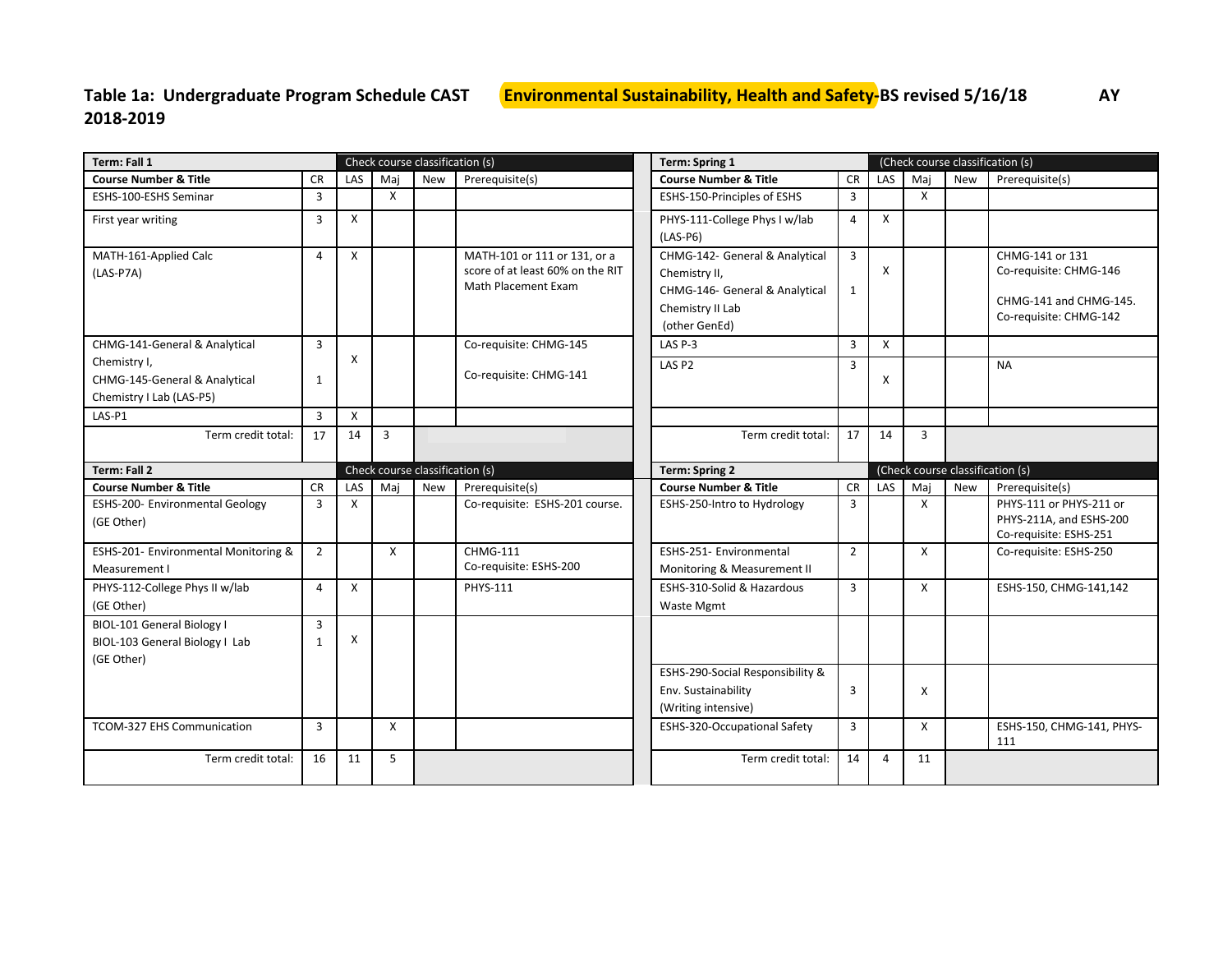| Term: Fall 3                            | Check course classification (s) |                         |                                 |     |                                                                           | <b>Term: Spring 3</b> |                                                                |                                |                           | (Check course classification (s) |                                  |                                                |
|-----------------------------------------|---------------------------------|-------------------------|---------------------------------|-----|---------------------------------------------------------------------------|-----------------------|----------------------------------------------------------------|--------------------------------|---------------------------|----------------------------------|----------------------------------|------------------------------------------------|
| <b>Course Number &amp; Title</b>        | <b>CR</b>                       | LAS                     | Mai                             | New | Prerequisite(s)                                                           |                       | <b>Course Number &amp; Title</b>                               | <b>CR</b>                      | LAS                       | Mai                              | <b>New</b>                       | Prerequisite(s)                                |
| ESHS-330-Industrial Wastewater Mgmt     | $\overline{3}$                  |                         | $\boldsymbol{\mathsf{x}}$       |     | CHMG-141, CHMG-142, ESHS-<br>150                                          |                       | <b>ESHS-499- CO-OP</b>                                         | $\mathbf 0$                    |                           | X                                |                                  | <b>ENGT-299</b>                                |
| ESHS-460-EHS Accident Causation &       |                                 |                         |                                 |     |                                                                           |                       |                                                                |                                |                           |                                  |                                  |                                                |
| Prevention                              | 3                               |                         | X                               |     | ESHS-320, 4 <sup>th</sup> or 5 <sup>th</sup> yr status                    |                       |                                                                |                                |                           |                                  |                                  |                                                |
| ESHS-511-Occupational Health            | $\overline{3}$                  |                         | $\boldsymbol{\mathsf{x}}$       |     | CHMG-141, BIOL-101/103,<br><b>ESHS-150</b><br>Co-req: ESHS-512            |                       |                                                                |                                |                           |                                  |                                  |                                                |
| ESHS-512-Occupational Health Lab        | 1                               |                         | $\boldsymbol{\mathsf{X}}$       |     | CHMG-141<br>Co-requisite: ESHS-511                                        |                       |                                                                |                                |                           |                                  |                                  |                                                |
| Gen Ed Immersion 1                      | $\overline{3}$                  | Χ                       |                                 |     | <b>NA</b>                                                                 |                       |                                                                |                                |                           |                                  |                                  |                                                |
| STAT-145-Intro to Stat I<br>$(LAS-P7B)$ | $\overline{3}$                  | X                       |                                 |     | MATH-101 or MATH-111 or a<br>math placement exam score of<br>at least 55. |                       |                                                                |                                |                           |                                  |                                  |                                                |
| ENGT-299 Career Seminar (Co-op Prep)    | $\mathbf 0$                     |                         |                                 |     | 2 <sup>nd</sup> year status                                               |                       |                                                                |                                |                           |                                  |                                  |                                                |
| Term credit total:                      | 16                              | 9                       | $\overline{7}$                  |     |                                                                           |                       | Term credit total:                                             | $\mathbf 0$                    | $\mathbf 0$               | $\Omega$                         |                                  |                                                |
| <b>Term: Fall 4 STUDY ABROAD</b>        |                                 |                         | Check course classification (s) |     |                                                                           |                       | <b>Term: Spring 4</b>                                          |                                |                           |                                  | (Check course classification (s) |                                                |
| <b>Course Number &amp; Title</b>        | <b>CR</b>                       | LAS                     | Maj                             | New | Prerequisite(s)                                                           |                       | <b>Course Number &amp; Title</b>                               | <b>CR</b>                      | LAS                       | Mai                              | New                              | Prerequisite(s)                                |
| <b>General Education Elective</b>       | 3                               | X                       |                                 |     | <b>NA</b>                                                                 |                       | <b>Professional Elective</b>                                   | 3                              |                           | X                                |                                  |                                                |
| <b>Professional Elective</b>            | $\overline{\mathbf{3}}$         |                         | $\overline{\mathsf{x}}$         |     |                                                                           |                       | ESHS-480-EHS Law                                               | 3                              |                           | X                                |                                  | 4 <sup>th</sup> or 5 <sup>th</sup> yr students |
| <b>Gen Ed Immersion 3</b>               | $\overline{\mathbf{3}}$         | $\overline{\mathsf{x}}$ |                                 |     |                                                                           |                       |                                                                |                                |                           |                                  |                                  |                                                |
| <b>Free Elective</b>                    | $\overline{\mathbf{3}}$         |                         | $\overline{\mathsf{x}}$         |     |                                                                           |                       | ESHS-525-Air Emissions Mgmt.                                   | 3                              |                           | X                                |                                  | CHMG-141, ESHS-150                             |
| <b>Gen Ed Immersion 2</b>               | $\overline{\mathbf{3}}$         | $\overline{\mathbf{x}}$ |                                 |     |                                                                           |                       | BIOL-102 General Biology II<br>BIOL-104 General Biology II Lab | $\overline{3}$<br>$\mathbf{1}$ | Х                         |                                  |                                  |                                                |
|                                         |                                 |                         |                                 |     |                                                                           |                       | <b>Professional Elective</b>                                   | $\overline{3}$                 |                           | X                                |                                  |                                                |
| Term credit total:                      | 15                              | 9                       | 6                               |     |                                                                           |                       | Term credit total:                                             | 16                             | $\overline{3}$            | 12                               |                                  |                                                |
| Term: Fall 5                            |                                 |                         | Check course classification (s) |     |                                                                           |                       | Term: Spring 5                                                 |                                |                           |                                  | Check course classification (s)  |                                                |
| <b>Course Number &amp; Title</b>        | <b>CR</b>                       | LAS                     | Mai                             | New | Prerequisite(s)                                                           |                       | <b>Course Number &amp; Title</b>                               | <b>CR</b>                      | LAS                       | Mai                              | New                              | Prerequisite(s)                                |
| <b>ESHS-499- CO-OP</b>                  | $\mathbf 0$                     |                         | $\boldsymbol{\mathsf{X}}$       |     | <b>ENGT-299</b>                                                           |                       | ESHS-515-Corp. EHS Mgmt.                                       | $\overline{3}$                 |                           | X                                |                                  | ESHS-460, ESHS-480, 5th yr<br>status           |
|                                         |                                 |                         |                                 |     |                                                                           |                       | ESHS-590-Capstone Project                                      | $\overline{3}$                 |                           | $\mathsf{x}$                     |                                  | ESHS-290, 5 <sup>th</sup> yr status            |
|                                         |                                 |                         |                                 |     |                                                                           |                       | <b>Professional Elective</b>                                   | $\overline{3}$                 |                           | X                                |                                  |                                                |
|                                         |                                 |                         |                                 |     |                                                                           |                       | LAS P-4                                                        | $\overline{3}$                 | $\boldsymbol{\mathsf{X}}$ |                                  |                                  |                                                |
|                                         |                                 |                         |                                 |     |                                                                           |                       | Free Elective                                                  | 3                              |                           |                                  |                                  |                                                |
| Term credit total:                      | $\mathbf 0$                     | $\Omega$                | $\mathbf 0$                     |     |                                                                           |                       | Term credit total:                                             | 15                             | 3                         | 9                                |                                  |                                                |
| <b>Program Totals:</b>                  |                                 | Credits: 126            |                                 |     | Liberal Arts & Sciences: 61                                               |                       | Major (includes 12 hrs of professional<br>electives): 59       |                                |                           |                                  |                                  | <b>Free Electives: 6</b>                       |

**Cr:** credits, **LAS:** liberal arts & sciences, **Maj:** major requirement, **New:** new course, **Prerequisite(s):** list prereq(s)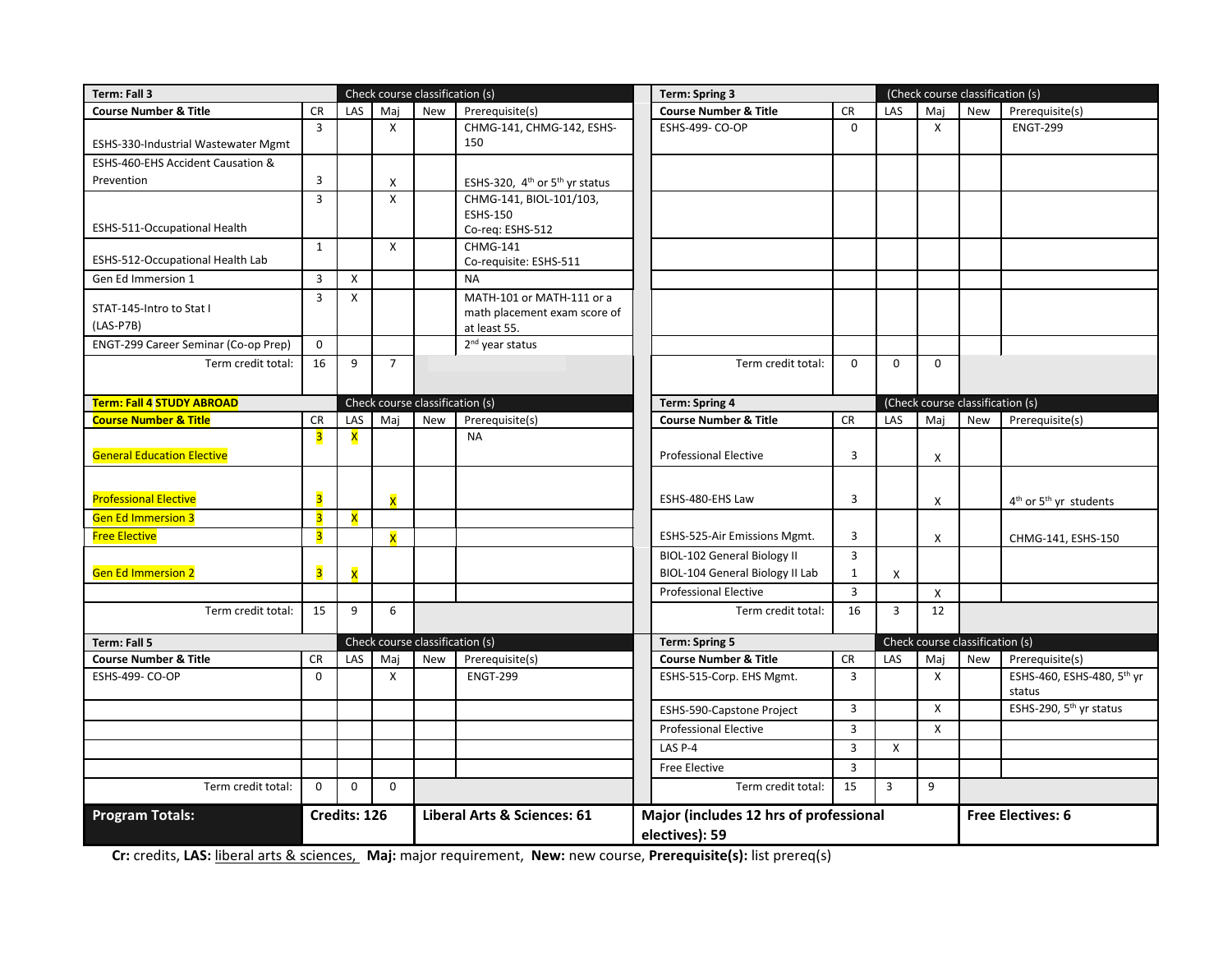#### **Note: ESHS-499-CO-OP is also required in the summer of the 3rd and 4th yr.**

#### **Options:**

*Alternative energy*

- EEET-251 Clean Energy Power Systems
- EEET-252 Clean Energy Power Systems Lab
- EEET-351 Solar Photovoltaic Applications
- EEET-352 Solar Photovoltaic Applications Lab
- EEET-353 Fuel Cell Systems
- EEET-354 Fuel Cell Systems Lab

#### *Occupational health and safety*

- ESHS-225 Construction Safety
- ESHS-501 Fire Protection
- ESHS-530 Mechanical and Electrical I Safeguarding
- ESHS-550 Project Management
- ESHS-465 Product Stewardship
- ESHS-570 EHS Risk Assessment, Management and Communication

#### *Surveying and geospatial analysis*

- CVET-160 Surveying
- CVET-161 Surveying Laboratory
- CVET-423 GIS for CETEMS
- ISTE-382 Introcustion for Geospatial Technologies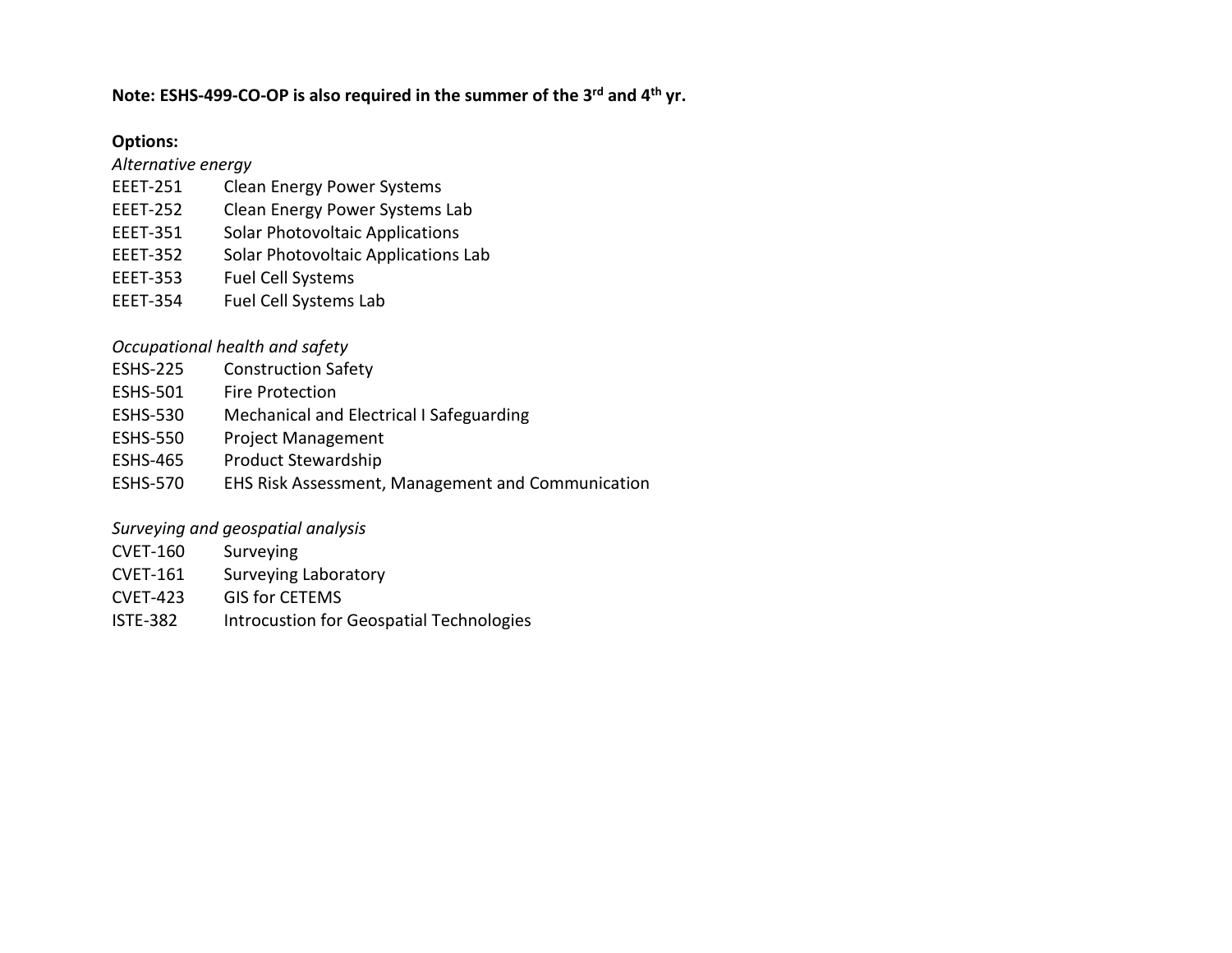#### <span id="page-11-0"></span>**Table 1a: Undergraduate Program Schedule: Robotics & Manufacturing Engineering Technology (MFET) revised 6/13/2017; Effective Fall 2017**

**Possible Study Abroad Timing – Students are encouraged to meet with their Academic Advisor to develop their own personalized plan and schedule for Study Abroad early in their program.**

| ٠<br>Indicate academic calendar type: __ v_Semester                | Quarter        | Trimester      |                | Other (describe)                |                                                        |                                                                                |                         |                         |                         |            |                                                                   |
|--------------------------------------------------------------------|----------------|----------------|----------------|---------------------------------|--------------------------------------------------------|--------------------------------------------------------------------------------|-------------------------|-------------------------|-------------------------|------------|-------------------------------------------------------------------|
| Term: Fall 1                                                       |                |                |                | Check course classification (s) |                                                        | <b>Term: Spring 1</b>                                                          |                         |                         |                         |            | (Check course classification (s)                                  |
| <b>Course Number &amp; Title</b>                                   | <b>CR</b>      | LAS            | Mai            | <b>New</b>                      | Prerequisite(s)                                        | <b>Course Number &amp; Title</b>                                               | <b>CR</b>               | LAS                     | Maj                     | New        | Prerequisite(s)                                                   |
| MCET-101 Fundamentals of<br>Engineering                            | $\overline{3}$ |                | $\overline{3}$ |                                 |                                                        | <b>MCET-110 Foundations of Metals</b>                                          | $\overline{2}$          |                         | $\overline{2}$          |            | Co-reg: MCET-111                                                  |
| MFET-120 Manufacturing Processes                                   | $\overline{3}$ |                | $\overline{3}$ |                                 |                                                        | MCET-111 Characterization of<br>Metals Lab                                     | $\mathbf{1}$            |                         | $\mathbf{1}$            |            | Co-req: MCET-110                                                  |
| GE-Perspective (LAS-P1)                                            | $\overline{3}$ | 3              |                |                                 |                                                        | MCET-150 Engineering<br><b>Communication and Tolerancing</b><br>(title change) | 3                       |                         | 3                       |            |                                                                   |
| MATH-171 Calculus A (LAS-P7A)                                      | $\overline{3}$ | $\overline{3}$ |                |                                 | MATH-111 C or better or >60%<br>on Math Placement Exam | <b>UWRT-150 FYW Writing Seminar</b>                                            | $\overline{3}$          | $\overline{3}$          |                         |            |                                                                   |
| First Year LAS Elective (LAS-F1)                                   | 3              | 3              |                |                                 |                                                        | PHYS-111 College Physics I (LAS-<br><b>P5)</b>                                 | $\overline{a}$          | 4                       |                         |            |                                                                   |
| MFET-105 Machine Tools Lab                                         | 1              |                | $\mathbf{1}$   |                                 |                                                        | MATH-172 Calculus B (LAS-P7B)                                                  | 3                       | 3                       |                         |            | MATH-171 (C- or<br>better)                                        |
| Term credit total:                                                 | 16             | 9              | $\overline{7}$ |                                 |                                                        | Term credit total:                                                             | 16                      | 10                      | 6                       |            |                                                                   |
| Term: Fall 2                                                       |                |                |                | Check course classification (s) |                                                        | <b>Term: Spring 2</b>                                                          |                         |                         |                         |            | (Check course classification (s)                                  |
| <b>Course Number &amp; Title</b>                                   | <b>CR</b>      | LAS            | Mai            | <b>New</b>                      | Prerequisite(s)                                        | <b>Course Number &amp; Title</b>                                               | CR                      |                         | LAS Maj                 | <b>New</b> | Prerequisite(s)                                                   |
| MCET-220 Principles of Statics                                     | 3              |                | 3              |                                 |                                                        | <b>MCET-221 Strength of Materials</b>                                          | $\overline{4}$          |                         | $\overline{4}$          |            | <b>MCET-220 (C- or</b><br>better)<br>Co-reg MCET-110              |
| GE-Perspective (LAS-P2)                                            | $\overline{3}$ | $\overline{3}$ |                |                                 |                                                        | <b>EEET-215 Circuits and Electronics</b>                                       | $\overline{2}$          |                         | $\overline{\mathbf{2}}$ |            | Math-111 or MATH-<br>171 or MATH-181<br>Co-reg: EEET-216          |
| MATH-211 Multivariable Calculus &<br><b>Differential Equations</b> | $\overline{3}$ | $\overline{3}$ |                |                                 | MATH-172 or MATH-182 (C- or<br>better)                 | <b>EEET-216 Circuits and Electronics</b><br>Lab                                | $\mathbf{1}$            |                         | $\mathbf{1}$            |            | Co-req: EEET-215                                                  |
| PHYS-112 - College Physics II                                      | $\overline{4}$ | 4              |                |                                 | <b>PHYS-111</b>                                        | <b>STAT-145 Introduction to Statistics</b>                                     | $\overline{\mathbf{3}}$ | $\overline{\mathbf{3}}$ |                         |            | MATH-101 or MATH-<br>111 or >55% on Math<br><b>Placement Exam</b> |
| MCET-210 Foundations of Non-<br><b>Metallic Materials</b>          | $\overline{2}$ |                | $\overline{2}$ |                                 | MCET-110/111 or NETS<br>110/111<br>Co-req: MCET-211    | <b>COMM-203 Effective Technical</b><br>Communication                           | 3                       | 3                       |                         |            |                                                                   |
| MCET-211 Characterization of Non-<br><b>Metallic Materials Lab</b> | $\mathbf{1}$   |                | $\mathbf{1}$   |                                 | Co-req: MCET-210                                       | <b>GE-Perspectives (LA-P3)</b>                                                 | 3                       | 3                       |                         |            |                                                                   |
| Term credit total:                                                 | 16             | 10             | 6              |                                 |                                                        | Term credit total:                                                             | 16                      | 9                       | $\overline{7}$          |            |                                                                   |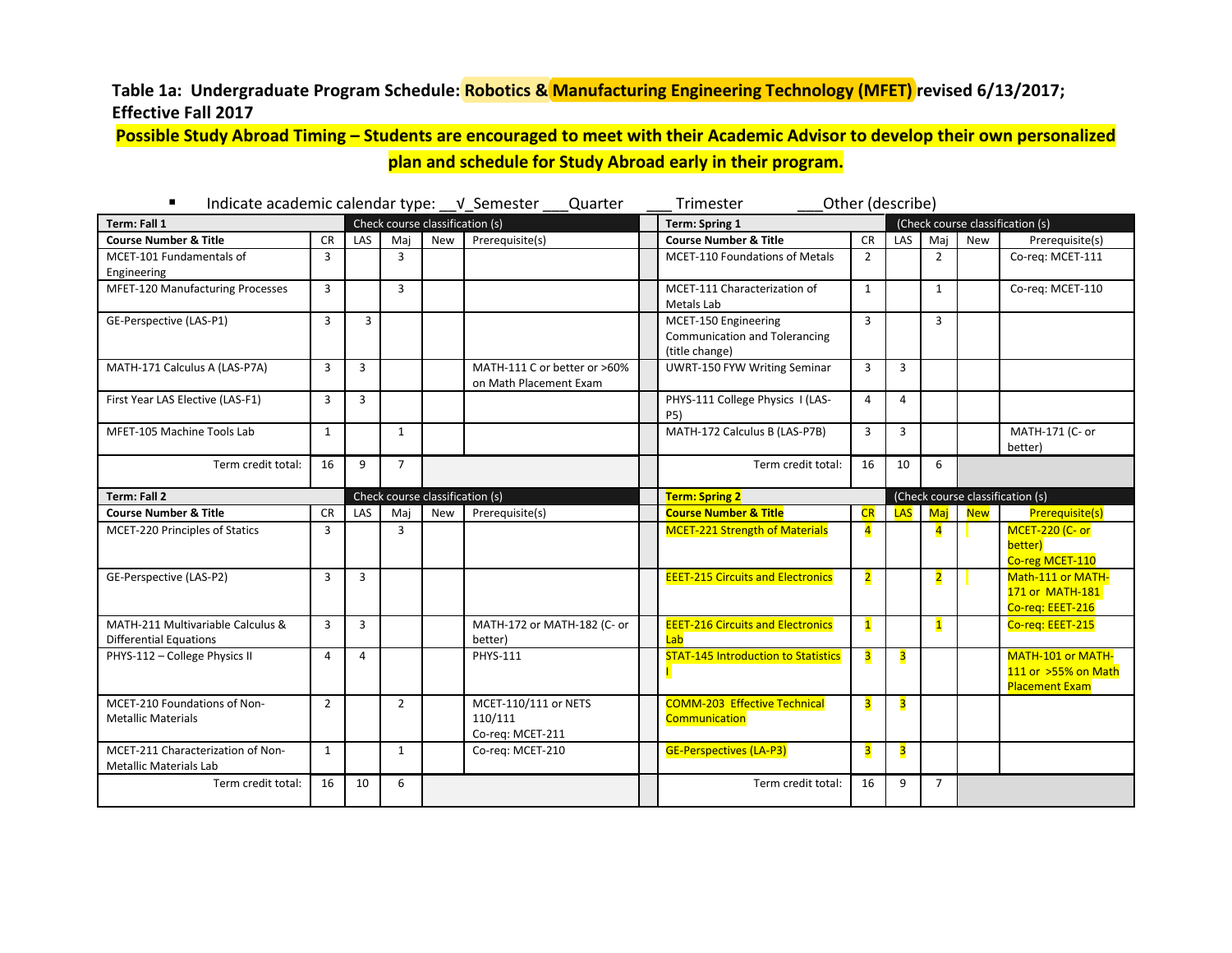| Term: Fall 3<br>Check course classification (s)       |                                                          |                |                | Term: Spring 3                  |                                                                                                          |                                                              |                |                | Check course classification (s) |                                 |                                                              |
|-------------------------------------------------------|----------------------------------------------------------|----------------|----------------|---------------------------------|----------------------------------------------------------------------------------------------------------|--------------------------------------------------------------|----------------|----------------|---------------------------------|---------------------------------|--------------------------------------------------------------|
| <b>Course Number &amp; Title</b>                      | CR.                                                      | LAS            | Maj            | New                             | Prerequisite(s)                                                                                          | <b>Course Number &amp; Title</b>                             | <b>CR</b>      | LAS            | Mai                             | New                             | Prerequisite(s)                                              |
| STAT-146 Introduction to Statistics 2                 | 4                                                        | $\overline{4}$ |                |                                 | <b>STAT-145</b>                                                                                          | MFET-499 MFET Co-op                                          | $\Omega$       |                |                                 |                                 | <b>ENGT-299</b>                                              |
| <b>MFET-340 Automation Control Systems</b>            | $\overline{2}$                                           |                | $\overline{2}$ |                                 | <b>PHYS-112</b>                                                                                          | Term credit total:                                           | $\mathbf 0$    | $\mathbf 0$    | $\Omega$                        |                                 |                                                              |
|                                                       |                                                          |                |                |                                 | Co-req: MFET-341                                                                                         |                                                              |                |                |                                 |                                 |                                                              |
| MFET-341 Automation Control Systems<br>Lab            | $\mathbf{1}$                                             |                | $\mathbf{1}$   |                                 | Co-req: MFET-340                                                                                         |                                                              |                |                |                                 |                                 |                                                              |
| MFET-345 Electronics Manufacturing                    | $\overline{2}$                                           |                | $\overline{2}$ |                                 | Co-req: MFET-346                                                                                         |                                                              |                |                |                                 |                                 |                                                              |
| MFET-346 Electronics Manufacturing Lab                | $\mathbf{1}$                                             |                | $\mathbf{1}$   |                                 | Co-reg: MFET-345                                                                                         | Term: Summer 3                                               |                |                |                                 | Check course classification (s) |                                                              |
| <b>GE-Immersion (LA-I1)</b>                           | $\overline{3}$                                           | $\overline{3}$ |                |                                 |                                                                                                          | <b>Course Number &amp; Title</b>                             | <b>CR</b>      | LAS            | Maj                             | New                             | Prerequisite(s)                                              |
| Free Elective 1                                       | $\overline{3}$                                           |                |                |                                 |                                                                                                          | MFET-499 MFET Co-op                                          | $\mathbf 0$    |                | $\mathbf 0$                     |                                 | <b>ENGT-299</b>                                              |
| <b>ENGT-299 Career Seminar</b>                        | $\mathbf 0$                                              |                |                |                                 | 2 <sup>nd</sup> year status                                                                              | Term credit total:                                           | $\mathbf 0$    | $\mathbf 0$    | $\Omega$                        |                                 |                                                              |
| Term credit total:                                    | 16                                                       | $\overline{7}$ | 6              |                                 |                                                                                                          |                                                              |                |                |                                 |                                 |                                                              |
| Term: Fall 4                                          | Check course classification (s)<br><b>Term: Spring 4</b> |                |                | Check course classification (s) |                                                                                                          |                                                              |                |                |                                 |                                 |                                                              |
| <b>Course Number &amp; Title</b>                      | <b>CR</b>                                                | LAS            | Mai            | New                             | Prerequisite(s)                                                                                          | <b>Course Number &amp; Title</b>                             | CR             | LAS            | Maj                             | New                             | Prerequisite(s)                                              |
| MFET-420 Quality Engineering Principles               | $\overline{3}$                                           |                | $\overline{3}$ |                                 | STAT-146 or MATH-251                                                                                     | MFET-450 Lean Production &<br><b>Supply Chain Operations</b> | $\overline{3}$ |                | 3                               |                                 | STAT-145 or MATH-251                                         |
| MFET-445 Robotics & Automation<br>(Writing Intensive) | $\overline{2}$                                           |                | $\overline{2}$ |                                 | MCET-220 (current students)<br>or EMET-290 incoming 2017<br>first year students only<br>Co-req: MFET-446 | MFET-460 Integrated Design for<br>Manufacture & Assembly     | $\overline{3}$ |                | 3                               |                                 | <b>MFET-120</b>                                              |
| MFET-446 Robotics & Automaton Lab                     | 1                                                        |                | 1              |                                 | Co-reg: MFET-445                                                                                         | <b>Technical Elective 1</b>                                  | $\overline{3}$ |                | 3                               |                                 |                                                              |
| MFET-436 Engineering Economics                        | $\overline{3}$                                           |                | $\overline{3}$ |                                 | MATH-111 or higher                                                                                       | GE-Immersion (LA-I3)                                         | $\overline{3}$ | $\overline{3}$ |                                 |                                 |                                                              |
| CHMG-131 General Chemistry for<br>Engineers (LAS-P6)  | $\overline{3}$                                           | $\overline{3}$ |                |                                 |                                                                                                          | GE-Perspectives (LA-P4)                                      | $\overline{3}$ | $\overline{3}$ |                                 |                                 |                                                              |
| GE-Immersion (LA-I2)                                  | $\overline{3}$                                           | $\overline{3}$ |                |                                 |                                                                                                          |                                                              |                |                |                                 |                                 |                                                              |
| Term credit total:                                    | 15                                                       | 6              | 9              |                                 |                                                                                                          | Term credit total:                                           | 15             | 6              | 9                               |                                 |                                                              |
| <b>Term: Summer 4</b>                                 |                                                          |                |                | Check course classification (s) |                                                                                                          | <b>Term: Spring 5</b>                                        |                |                |                                 | Check course classification (s) |                                                              |
| <b>Course Number &amp; Title</b>                      | <b>CR</b>                                                | LAS            | Mai            | New                             | Prerequisite(s)                                                                                          | <b>Course Number &amp; Title</b>                             | <b>CR</b>      | LAS            | Mai                             | New                             | Prerequisite(s)                                              |
| MFET-499 MFET Co-op                                   | $\Omega$                                                 |                | $\Omega$       |                                 | <b>ENGT-299</b>                                                                                          | MFET-580 Production Systems<br>Design                        | 3              |                | 3                               |                                 | MFET-340, MFET-445,<br><b>MFET-460</b><br>Co-req: MFET-590   |
| Term credit total:                                    | $\Omega$                                                 | $\Omega$       | $\Omega$       |                                 |                                                                                                          | MFET-590 Production Systems<br>Development                   | $\overline{3}$ |                | $\overline{3}$                  |                                 | MFET-340/341, MFET-<br>445/446, MFET-460<br>Co-req: MFET-580 |
|                                                       |                                                          |                |                |                                 |                                                                                                          | Free Elective 2                                              | $\overline{3}$ |                |                                 |                                 |                                                              |
| Term: Fall 5                                          |                                                          |                |                |                                 | Check course classification (s)                                                                          | <b>General Education Elective 1</b><br>$(GE-E1)$             | $\overline{3}$ | $\overline{3}$ |                                 |                                 |                                                              |
| <b>Course Number &amp; Title</b>                      | CR                                                       | LAS            | Maj            | New                             | Prerequisite(s)                                                                                          | <b>Technical Elective 2</b>                                  | $\overline{3}$ |                | 3                               |                                 |                                                              |
| MFET-499 MFET Co-op                                   | $\mathbf 0$                                              |                |                |                                 | <b>ENGT-299</b>                                                                                          | Term credit total:                                           | 15             | $\overline{3}$ | 9                               |                                 |                                                              |
| Term credit total:                                    | $\mathbf 0$                                              | $\mathbf 0$    | $\mathbf 0$    |                                 |                                                                                                          |                                                              |                |                |                                 |                                 |                                                              |
|                                                       |                                                          |                |                |                                 |                                                                                                          |                                                              |                |                |                                 |                                 |                                                              |
| <b>Program Totals:</b>                                |                                                          | Credits: 125   |                |                                 | Liberal Arts & Sciences: 60                                                                              | Elective & Other: 6<br>Major: 59                             |                |                |                                 |                                 |                                                              |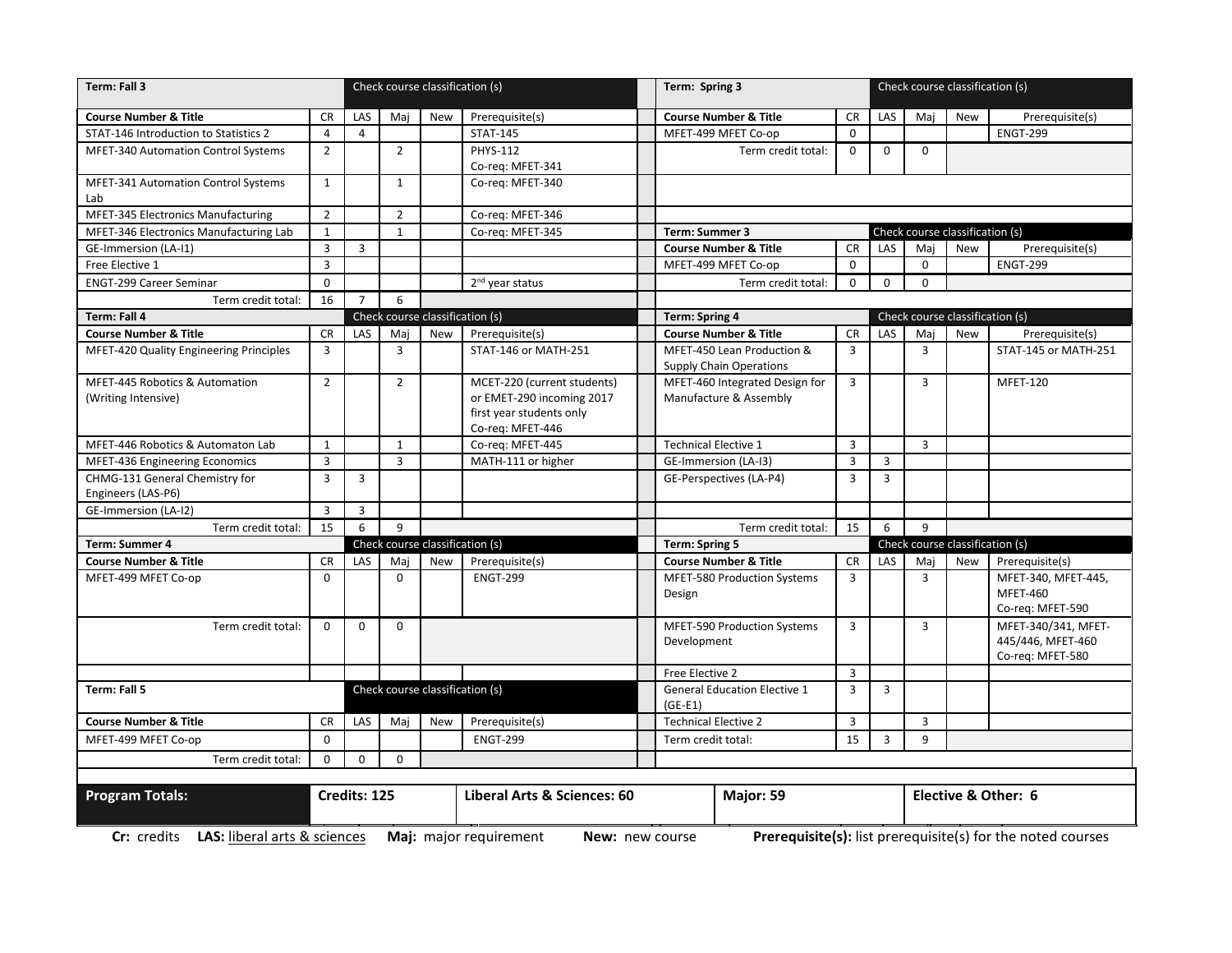### <span id="page-13-0"></span>**Table 1 Undergraduate Program Schedule: Mechanical Engineering Technology (MCET) revised 6/13/2017; Effective Fall 2017**

## **Possible Study Abroad Timing – Students are encouraged to meet with their Academic Advisor to develop their own personalized plan and schedule for Study Abroad early in their program.**

| <b>Term Fall 1</b>                |                |                |                |            | (Check course classification (s)                   | <b>Term Spring 1</b>                              |                         | (Check course classification (s) |                |            |                                            |
|-----------------------------------|----------------|----------------|----------------|------------|----------------------------------------------------|---------------------------------------------------|-------------------------|----------------------------------|----------------|------------|--------------------------------------------|
| <b>Course Number &amp; Title</b>  | <b>CR</b>      | <b>LAS</b>     | Mai            | <b>New</b> | Prerequisite(s)                                    | <b>Course Number &amp; Title</b>                  | <b>CR</b>               | <b>LAS</b>                       | Mai            | <b>New</b> | Prerequisite(s)                            |
| MCET-101 Fundamentals of          | 3              |                | 3              |            |                                                    | <b>MCET-110 Foundations of Metals</b>             | $\overline{2}$          |                                  | $\overline{2}$ |            | Co-reg: MCET-111                           |
| Engineering                       |                |                |                |            |                                                    |                                                   |                         |                                  |                |            |                                            |
| MFET-120 Manufacturing Processes  | 3              |                | 3              |            |                                                    | MCET-111 Characterization of                      | $\mathbf{1}$            |                                  | $\mathbf{1}$   |            | Co-reg: MCET-110                           |
|                                   |                |                |                |            |                                                    | Metals Lab                                        |                         |                                  |                |            |                                            |
| GE-Perspective (LAS-P1)           | 3              | 3              |                |            |                                                    | MCET-150 Engineering                              | 3                       |                                  | 3              |            |                                            |
|                                   |                |                |                |            |                                                    | <b>Communication and Tolerancing</b>              |                         |                                  |                |            |                                            |
|                                   |                |                |                |            |                                                    | (title change)                                    |                         |                                  |                |            |                                            |
| MATH-171 Calculus A (LAS-P7A)     | 3              | $\overline{3}$ |                |            | MATH-111 C- or better or<br>>60% on Math Placement | <b>UWRT-150 FYW Writing Seminar</b><br>$(LAS-F2)$ | 3                       | 3                                |                |            |                                            |
|                                   |                |                |                |            | Exam                                               |                                                   |                         |                                  |                |            |                                            |
| First Year LAS Elective (LAS-F1)  | 3              | $\overline{3}$ |                |            |                                                    | PHYS-111 College Physics I                        | $\overline{a}$          | 4                                |                |            |                                            |
|                                   |                |                |                |            |                                                    |                                                   |                         |                                  |                |            |                                            |
| MFET-105 Machine Tools Lab        | $\mathbf{1}$   |                | $\mathbf{1}$   |            |                                                    | MATH-172 Calculus B (LAS-P7B)                     | 3                       | 3                                |                |            | MATH-171 (C- or better)                    |
|                                   |                |                |                |            |                                                    |                                                   |                         |                                  |                |            |                                            |
| Term credit total:                | 16             | 9              | $\overline{7}$ |            |                                                    | Term credit total:                                | 16                      | 10                               | 6              |            |                                            |
| Term: Fall 2                      |                |                |                |            | Check course classification (s)                    | <b>Term: Spring 2 STUDY ABROAD</b>                |                         |                                  |                |            | (Check course classification (s)           |
| <b>Course Number &amp; Title</b>  | <b>CR</b>      | <b>LAS</b>     | Mai            | <b>New</b> | Prerequisite(s)                                    | <b>Course Number &amp; Title</b>                  | CR                      | <b>LAS</b>                       | Mai            | <b>New</b> | <b>Prerequisite(s)</b>                     |
| MCET-220 Principles of Statics    | 3              |                | $\overline{3}$ |            |                                                    | <b>MCET-221 Strength of Materials</b>             | $\overline{4}$          |                                  | $\overline{4}$ |            | MCET-220 (C- or better)<br>Co-reg MCET-110 |
| GE-Perspective (LAS-P2)           | 3              | 3              |                |            |                                                    | <b>EEET-215 Circuits and Electronics</b>          | $\overline{2}$          |                                  | $\overline{2}$ |            | MATH-111, or MATH-                         |
|                                   |                |                |                |            |                                                    |                                                   |                         |                                  |                |            | 171, or MATH-181                           |
|                                   |                |                |                |            |                                                    |                                                   |                         |                                  |                |            | Co-req: EEET-216                           |
| MATH-211 Multivariable Calculus & | 3              | $\overline{3}$ |                |            | MATH-172 or MATH-182                               | <b>EEET-216 Circuits and Electronics</b>          | $\mathbf{1}$            |                                  | $\mathbf{1}$   |            | Co-reg: EEET-215                           |
| <b>Differential Equations</b>     |                |                |                |            | (C- or better)                                     | Lab                                               |                         |                                  |                |            |                                            |
| PHYS-112 - College Physics II     | 4              | $\overline{4}$ |                |            | <b>PHYS-111</b>                                    | <b>STAT-145 Introduction to Statistics</b>        | $\overline{\mathbf{3}}$ | $\overline{\mathbf{3}}$          |                |            | <b>MATH-101 or MATH-111</b>                |
|                                   |                |                |                |            |                                                    |                                                   |                         |                                  |                |            | or >55% on Math                            |
|                                   |                |                |                |            |                                                    |                                                   |                         |                                  |                |            | <b>Placement Exam</b>                      |
| MCET-210 Foundations of Non-      | $\overline{2}$ |                | $\overline{2}$ |            | MCET-110/111 or NETS-                              | <b>COMM-203 Effective Technical</b>               | 3                       | $\overline{\mathbf{3}}$          |                |            |                                            |
| <b>Metallic Materials</b>         |                |                |                |            | 110/111                                            | <b>Communications</b>                             |                         |                                  |                |            |                                            |
| MCET-211 Characterization of Non- | $\mathbf{1}$   |                | $\mathbf{1}$   |            | Co-reg: MCET-211<br>Co-rea: MCET-210               | <b>GE-Perspective (LAS-P3)</b>                    |                         | $\overline{\mathbf{3}}$          |                |            |                                            |
| <b>Metallic Materials Lab</b>     |                |                |                |            |                                                    |                                                   | $\overline{\mathbf{3}}$ |                                  |                |            |                                            |
| Term credit total:                | 16             | 10             | 6              |            |                                                    | Term credit total:                                | 16                      | 9                                | $\overline{7}$ |            |                                            |
|                                   |                |                |                |            |                                                    |                                                   |                         |                                  |                |            |                                            |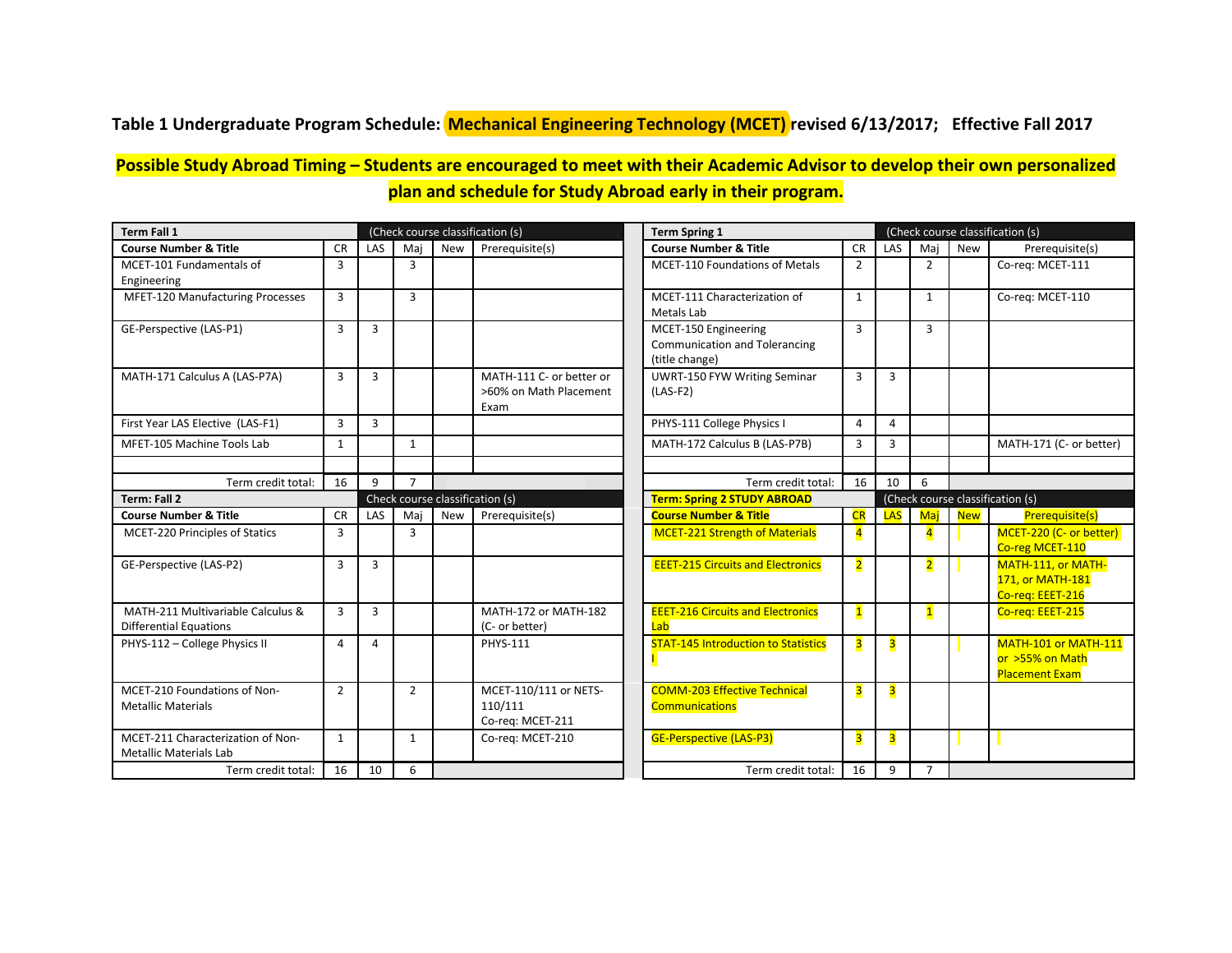| Term: Fall 3                             |                |                |                        |            | Check course classification (s)                       | Term: Spring 3                                              |                |                |                | Check course classification (s) |                         |
|------------------------------------------|----------------|----------------|------------------------|------------|-------------------------------------------------------|-------------------------------------------------------------|----------------|----------------|----------------|---------------------------------|-------------------------|
| <b>Course Number &amp; Title</b>         | <b>CR</b>      | LAS            | Maj                    | <b>New</b> | Prerequisite(s)                                       | <b>Course Number &amp; Title</b>                            | <b>CR</b>      | LAS            | Maj            | <b>New</b>                      | Prerequisite(s)         |
| STAT-146 Introduction to Statistics II   | 4              | $\overline{4}$ |                        |            | <b>STAT-145</b>                                       | MCET-499 MCET Co-op                                         | $\Omega$       |                |                |                                 | <b>ENGT-299</b>         |
| MCET-320 Mech Dynamics w                 | 3              |                | 3                      |            | MCET-220 (C- or better)                               | Term credit total:                                          | 0              | $\mathbf 0$    | $\mathbf 0$    |                                 |                         |
| Applications                             |                |                |                        |            | Co-reg MATH-211                                       |                                                             |                |                |                |                                 |                         |
| CHEM-131 General Chemistry for           | 3              | 3              |                        |            |                                                       |                                                             |                |                |                |                                 |                         |
| Engineers (LA-P5)                        |                |                |                        |            |                                                       |                                                             |                |                |                |                                 |                         |
| GE-Perspectives (LA-P4)                  | $\overline{3}$ | 3              |                        |            |                                                       |                                                             |                |                |                |                                 |                         |
| MCET-330 Fluid Mechanics & Fluid         | 3              |                | 3                      |            | <b>MCET-220</b>                                       | Term: Summer 3                                              |                |                |                | Check course classification (s) |                         |
| Power                                    |                |                |                        |            |                                                       |                                                             |                |                |                |                                 |                         |
| <b>ENGT-299 Career Seminar</b>           | $\mathbf 0$    |                |                        |            | 2 <sup>nd</sup> year status                           | MCET-499 MCET Co-op                                         | $\mathbf 0$    |                |                |                                 | <b>ENGT-299</b>         |
|                                          |                |                |                        |            |                                                       | Term credit total:                                          | $\Omega$       | $\Omega$       | $\Omega$       |                                 |                         |
| Term credit total:                       | 16             | 10             | 6                      |            |                                                       |                                                             |                |                |                |                                 |                         |
| Term: Fall 4                             |                |                |                        |            | Check course classification (s)                       | <b>Term: Spring 4</b>                                       |                |                |                | Check course classification (s) |                         |
| <b>Course Number &amp; Title</b>         | <b>CR</b>      | LAS            | Maj                    | New        | Prerequisite(s)                                       | <b>Course Number &amp; Title</b>                            | <b>CR</b>      | LAS            | Maj            | New                             | Prerequisite(s)         |
| MCET-450 Mech Analysis & Design I        | 3              |                | 3                      |            | MCET-221 (C- or better)                               | MCET-550 Mech Analysis & Design II                          | 3              |                | 3              |                                 | MCET-450 (C- or better) |
|                                          |                |                |                        |            | and MCET-320 (C- or                                   |                                                             |                |                |                |                                 | Co-reg: MCET-551        |
|                                          |                |                |                        |            | better)                                               |                                                             |                |                |                |                                 |                         |
| MCET-400 Experimental Methods            | 3              |                | 3                      |            | MCET-221, MCET-                                       | MCET-551 Mech Analysis & Design II                          | $\mathbf{1}$   |                | $\mathbf{1}$   |                                 |                         |
|                                          |                |                |                        |            | 320, and (MATH-251 or                                 | Lab                                                         |                |                |                |                                 | Co-req: MCET-550        |
| MCET-430 Thermal Fluid Systems I         | $\overline{3}$ |                | $\overline{3}$         |            | STAT-145) all C- or better<br>PHYS-112 (C- or better) | MCET-530 Thermal Fluid Systems II                           | 3              |                | $\overline{3}$ |                                 | MCET-430 (C- or better) |
|                                          |                |                |                        |            |                                                       |                                                             |                |                |                |                                 |                         |
| GE-Immersion (LA-I1)                     | 3              | 3              |                        |            |                                                       | <b>Technical Elective 2</b>                                 | 3              |                | 3              |                                 |                         |
| <b>Technical Elective 1</b>              | 3              |                | 3                      |            |                                                       | GE-Immersion (LA-I2)                                        | 3              | 3              |                |                                 |                         |
|                                          |                |                |                        |            |                                                       | GE-Perspectives (LA-P6)                                     | $\overline{3}$ | $\overline{3}$ |                |                                 |                         |
| Term credit total:                       | 15             | $\overline{3}$ | 12                     |            |                                                       | Term credit total:                                          | 16             | 6              | 10             |                                 |                         |
| Term: Summer 4                           |                |                |                        |            | Check course classification (s)                       | <b>Term: Spring 5</b>                                       |                |                |                | Check course classification (s) |                         |
| <b>Course Number &amp; Title</b>         | <b>CR</b>      | LAS            | Maj                    | New        | Prerequisite(s)                                       | <b>Course Number &amp; Title</b>                            | <b>CR</b>      | LAS            | Maj            | New                             | Prerequisite(s)         |
| MCET-499 MCET Co-op                      | $\Omega$       |                |                        |            | <b>ENGT-299</b>                                       | <b>Technical Elective 3</b>                                 | $\overline{3}$ |                | 3              |                                 |                         |
| Term credit total:                       | $\Omega$       | $\Omega$       | $\mathbf{0}$           |            |                                                       | <b>Technical Elective 4</b>                                 | $\overline{3}$ |                | $\overline{3}$ |                                 |                         |
|                                          |                |                |                        |            |                                                       | Free Elective 1                                             | 3              |                |                |                                 |                         |
|                                          |                |                |                        |            |                                                       | Free Elective 2                                             | $\overline{3}$ |                |                |                                 |                         |
| Term: Fall 4                             |                |                |                        |            | Check course classification (s)                       | GE-Immersion (LA-I3)                                        | 3              | 3              |                |                                 |                         |
| <b>Course Number &amp; Title</b>         | <b>CR</b>      | LAS            | Maj                    | <b>New</b> | Prerequisite(s)                                       | MCET-535 Thermal Fluid Systems Lab                          | $\overline{2}$ |                | $\overline{2}$ |                                 | Co-req: MCET-530        |
| MCET-499 MCET Co-op                      | $\mathbf 0$    |                |                        |            | <b>ENGT-299</b>                                       | Term credit total:                                          | 17             | 3              | 8              |                                 |                         |
| Term credit total:                       | $\mathbf 0$    | $\mathbf 0$    | $\mathbf{0}$           |            |                                                       |                                                             |                |                |                |                                 |                         |
|                                          |                |                |                        |            |                                                       |                                                             |                |                |                |                                 |                         |
| <b>Program Totals:</b>                   | Credits: 128   |                |                        |            | Liberal Arts & Sciences: 60                           | Major: 62                                                   |                |                |                | Elective & Other: 6             |                         |
| Cr: credits LAS: liberal arts & sciences |                |                | Maj: major requirement |            | New: new course                                       | Prerequisite(s): list prerequisite(s) for the noted courses |                |                |                |                                 |                         |